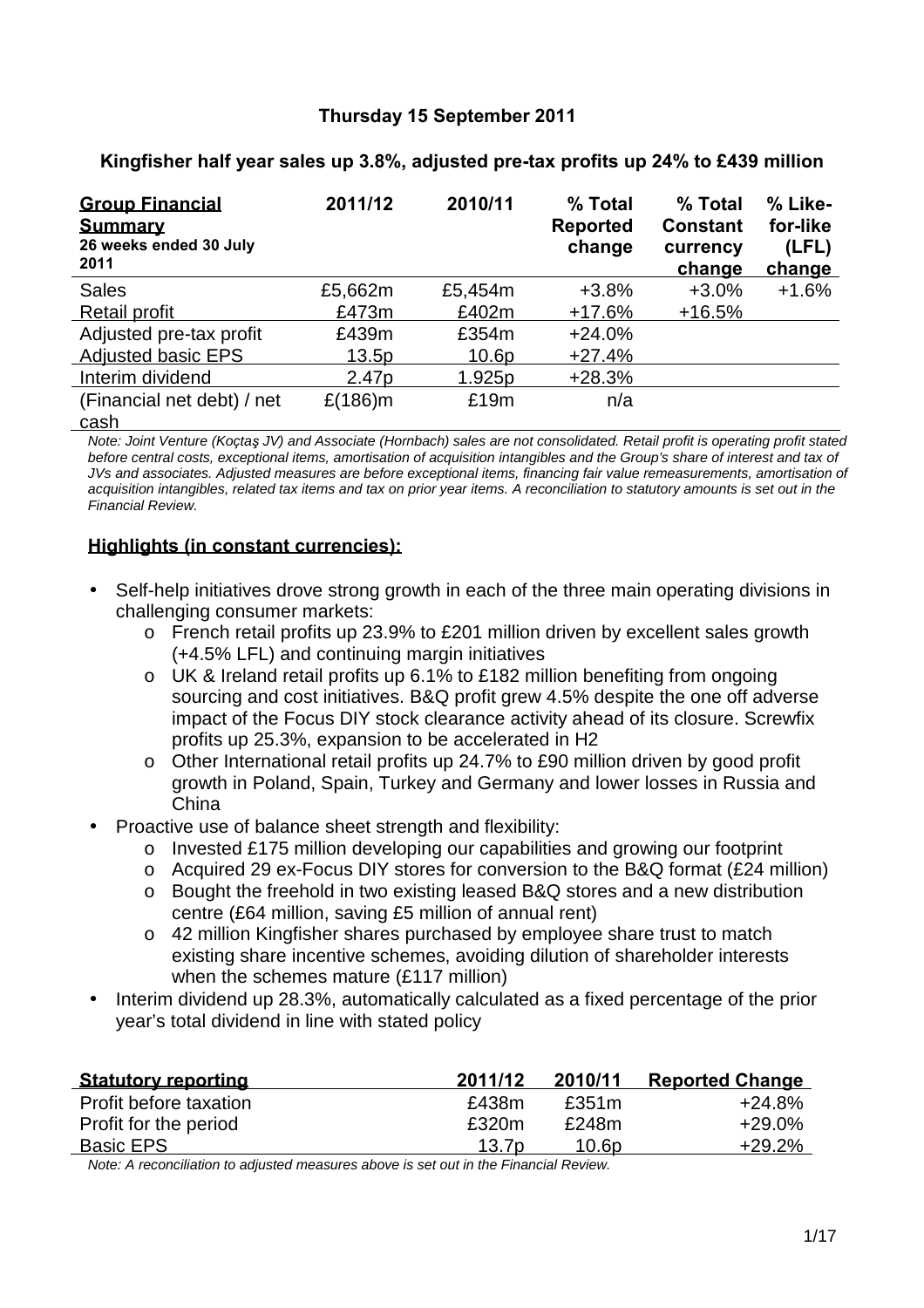# **Ian Cheshire, Group Chief Executive, said:**

"We have delivered very strong profit growth in what are difficult times for all retailers. With around two thirds of our profit coming from outside the UK, these results clearly show the value of geographic spread and the benefits of operating our market leading international businesses in a more unified way. We delivered improvements right across the group including excellent sales and profit growth in France. Our concerted efforts over the last few years to strengthen our balance sheet are paying off dividends, reducing our financing costs and creating the flexibility to take opportunities as they arise, such as our purchase of 29 great new sites for B&Q from the administrators of Focus DIY. We continued to progress with our successful 'Delivering Value' programme and work is well under way as we continue our transition to the next phase of our self-help growth plan, called 'Creating the Leader'.

"Looking ahead, economic uncertainty throughout Europe is likely to impact consumer confidence, meaning conditions will remain challenging for retailers. However, our plans already assumed little help from our markets and I am confident we will continue to outperform, benefiting from our well-established programme of self-help initiatives, international scale and breadth, and robust balance sheet."

## **Enquiries:**

| Ian Harding, Group Communications Director | 020 7644 1029 |
|--------------------------------------------|---------------|
| Sarah Gerrand, Head of Investor Relations  | 020 7644 1032 |
| Nigel Cope, Head of Media Relations        | 020 7644 1030 |
| Clare Haines, Media Relations Officer      | 020 7644 1286 |
| <b>Brunswick</b>                           | 020 7404 5959 |

Further copies of this announcement can be downloaded from www.kingfisher.com. A video interview with Ian Cheshire and Kevin O'Byrne is available on the website.

We can also be followed on the day on twitter @kingfisherplc and a new Kingfisher iPad App for Investor Relations is now available at the Apple App store.

# **Company Profile:**

**Kingfisher plc** is Europe's leading home improvement retail group and the third largest in the world, with 875 stores in eight countries in Europe and Asia. Its main retail brands are B&Q, Castorama, Brico Dépôt and Screwfix. Kingfisher also has a 50% joint venture business in Turkey with Koç Group, and a 21% interest in, and strategic alliance with Hornbach, Germany's leading large format DIY retailer.

The remainder of this release has five main sections:

- Trading review by division
- 'Delivering Value' progress
- Sustainability progress
- Country data
- Financial Review and, in part 2 of the announcement, the interim condensed Financial **Statements**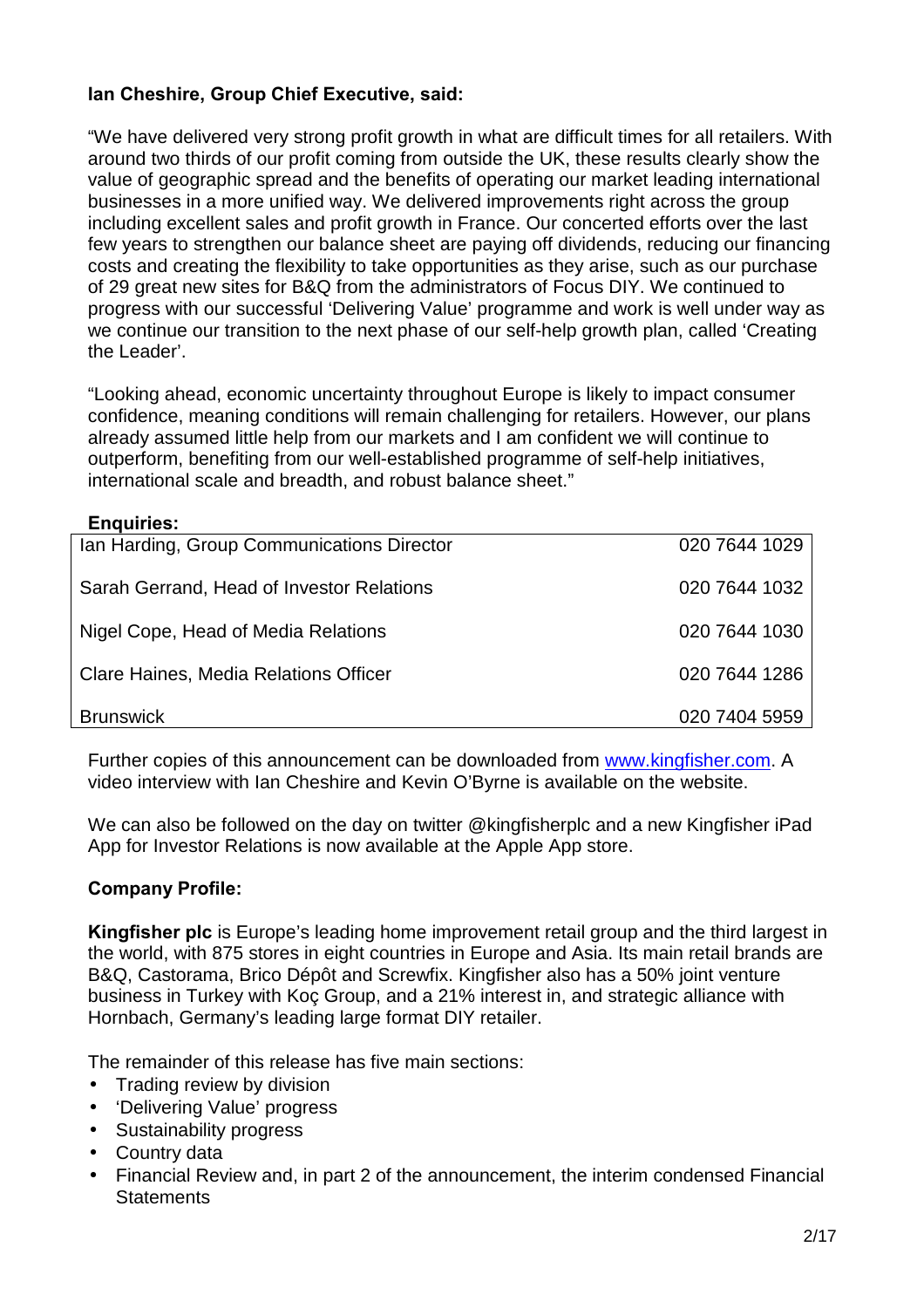# **Trading review by division**

## **FRANCE**

| Sales £m                | 2011/12 | 2010/11 | % Reported | % Constant | $%$ LFL       |
|-------------------------|---------|---------|------------|------------|---------------|
|                         |         |         | Change     | Change     | <b>Change</b> |
| France                  | 2,341   | 2,185   | 7.1%       | 5.5%       | 4.5%          |
|                         |         |         |            |            |               |
| <b>Retail profit £m</b> | 2011/12 | 2010/11 | % Reported | % Constant |               |
|                         |         |         | Change     | Change     |               |
| France                  | 201     | 160     | 25.8%      | 23.9%      |               |

France includes Castorama and Brico Dépôt

2011/12: £1 = 1.14 euro (2010/11: 1.16 euro)

**All trading commentary below is in constant currencies** 

## **Kingfisher France**

Kingfisher France continued to outperform the market with self-help initiatives driving sales ahead 5.5% to £2.3 billion (+4.5% LFL). According to provisional Banque de France data, sales for the home improvement market  $(1)$  were up 2.8%. Across the two businesses, one new store was opened, two were relocated and one revamped, adding around 1% new space.

Retail profit grew 23.9% driven by the strong sales growth and higher gross margins (+130 basis points) from increased direct sourcing and continued buying optimisation benefits.

**Castorama** total sales grew by 4.2% to £1.3 billion (+4.0% LFL) supported by continued progress with the store modernisation programme (66% of total selling space now completed), new range introductions and the innovative 'Do-it-Smart' marketing campaign aimed at making home improvement projects easier for customers.

Seasonal sales were up around 2% boosted by new garden furniture, barbecue and outdoor lighting ranges. Non-seasonal sales were up over 4% with sales of new decorative, bathroom and flooring ranges, supported by new catalogues, performing particularly well.

**Brico Dépôt**, which more specifically targets the trade professional, delivered total sales growth of 7.1% to £1.1 billion (+5.0% LFL). The trade market  $(2)$ , which last year declined by 4%, appears to have improved following a pick-up in new housing starts and planning consents.

Self-help initiatives to drive sales and footfall continued to progress well in H1 including a continued extensive programme of range refreshment, more 'arrivages' promotions (rolling programme of one-off special buys) and the re-launch of the Brico Dépôt 'Le Book' pocketsized catalogue to reinforce Brico Dépôt's value credentials. New shower, indoor tiling and power tool ranges introduced last year performed particularly well (+15% LFL).

 $<sup>(1)</sup>$ Banque de France data excludes the heavier trade market</sup>

 $^{(2)}$ Private building market Jan-Dec 2010 according to UNIBAL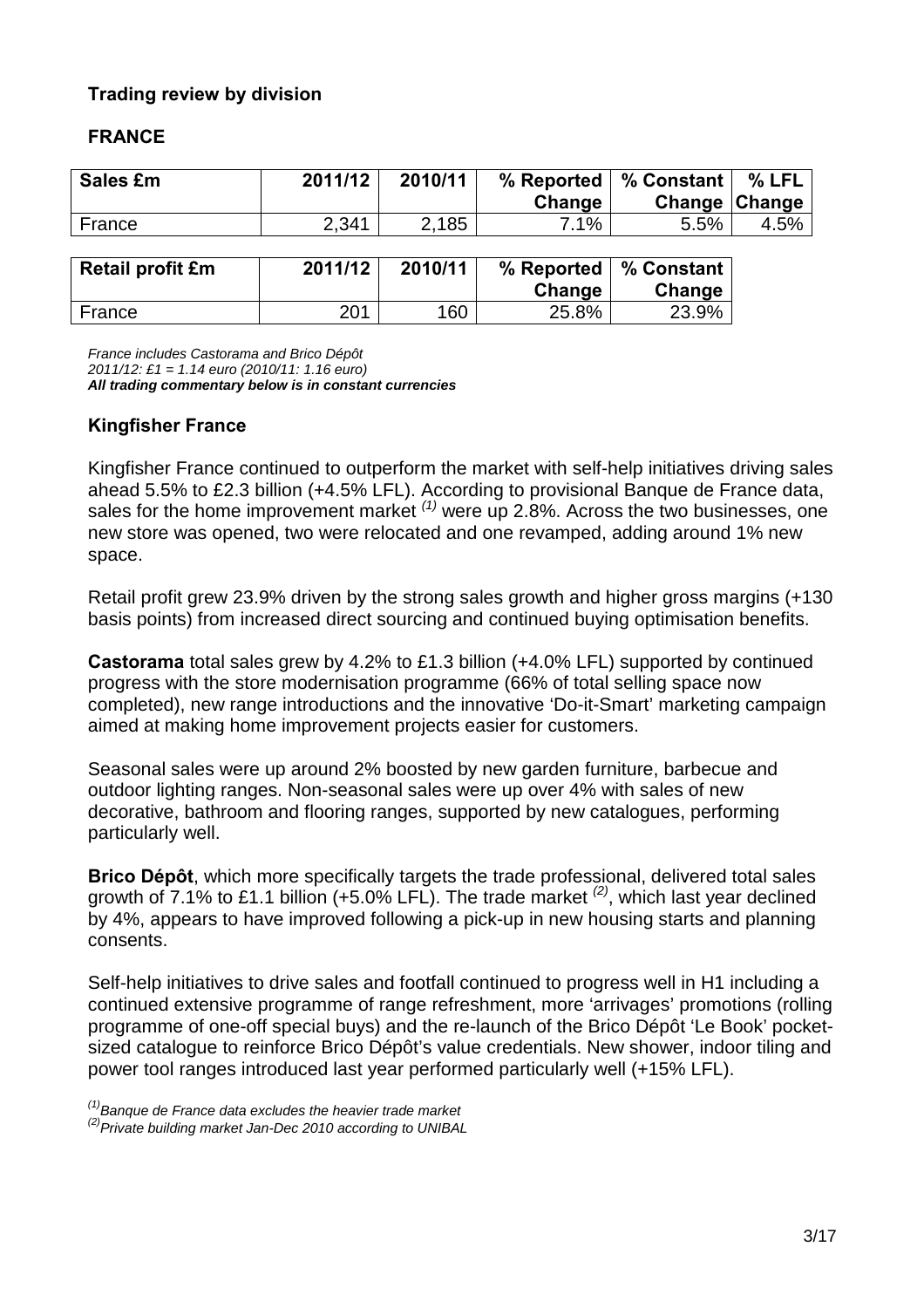## **UK & IRELAND**

| <b>Sales £m</b>  | 2011/12   | 2010/11   | % Reported<br>Change               | % Constant<br>Change | % LFL<br>Change |
|------------------|-----------|-----------|------------------------------------|----------------------|-----------------|
| UK & Ireland     | 2,306     | 2,328     | $(1.0)\%$                          | $(1.0)\%$            | $(1.5)\%$       |
|                  |           |           |                                    |                      |                 |
| Datail nuafit Cm | $3044142$ | $3040144$ | $0/$ D <sub>AMA</sub> $_{\rm rad}$ | $0/$ Conctant        |                 |

| <b>Retail profit £m</b> | 2011/12 | $2010/11$   % Reported<br>Change | % Constant $\mathsf I$<br>Change |
|-------------------------|---------|----------------------------------|----------------------------------|
| UK & Ireland            | 182     | 6.1%                             | 6.1%                             |

UK & Ireland includes B&Q in the UK & Ireland and Screwfix 2011/12: £1 = 1.14 euro (2010/11: 1.16 euro) **All trading commentary below is in constant currencies** 

## **Kingfisher UK & Ireland**

Total sales were down 1.0% to £2.3 billion (-1.5% LFL) in a declining home improvement market  $<sup>(1)</sup>$  which was further impacted by stock clearance activity at Focus DIY (the UK's</sup> fourth largest DIY operator with 177 stores) ahead of its closure. Retail profit grew by 6.1% benefiting from continued gross margin and cost initiatives.

**B&Q UK & Ireland's** total sales were down 2.0% (-2.0% LFL) to £2.1 billion. Sales of outdoor seasonal products were down around 4% impacted by less favourable summer season weather and the Focus DIY stock clearance activity. Non-seasonal product sales were down around 1% reflecting the generally weak consumer backdrop.

The new in-store trade-only 'TradePoint' offer continues to grow and attract new customers. Around 650,000 professional tradesmen are now registered as 'TradePoint' customers, triple the number previously registered with the B&Q Trade Discount Card. This growing database enables B&Q to identify and directly market to this important customer segment for the first time.

Retail profit grew by 4.5% to £165 million. Gross margin was up 20 basis points against tough comparatives (2010/11: +140 basis points) driven by sales of higher margin products and more direct sourcing. A strong focus on operating cost efficiencies also continued with costs  $(SG\&A^{(2)})$  percentage to sales held broadly flat across the first half.

During H1 Kingfisher paid £24 million to buy up to 31 leasehold properties from the administrator of Focus DIY and, following regulatory approval and discussions with landlords, 29 will reopen in the B&Q format, creating 230 extra jobs at these stores, in addition to the nearly 600 jobs saved in these communities. During H2, 28 of these stores will be converted into the B&Q format for a capital cost of around £20 million and an additional £11 million exceptional charge will be incurred integrating the stores before they open. The overall full year impact from the closure of Focus DIY is expected to be retail profit neutral before exceptional charges (H1 clearance disruption offset by H2 trading benefit).

(Note: of the 177 Focus DIY stores trading before its administration, 29 were subsequently acquired by Kingfisher, 13 by other home improvement businesses, resulting in 135 having ceased trading).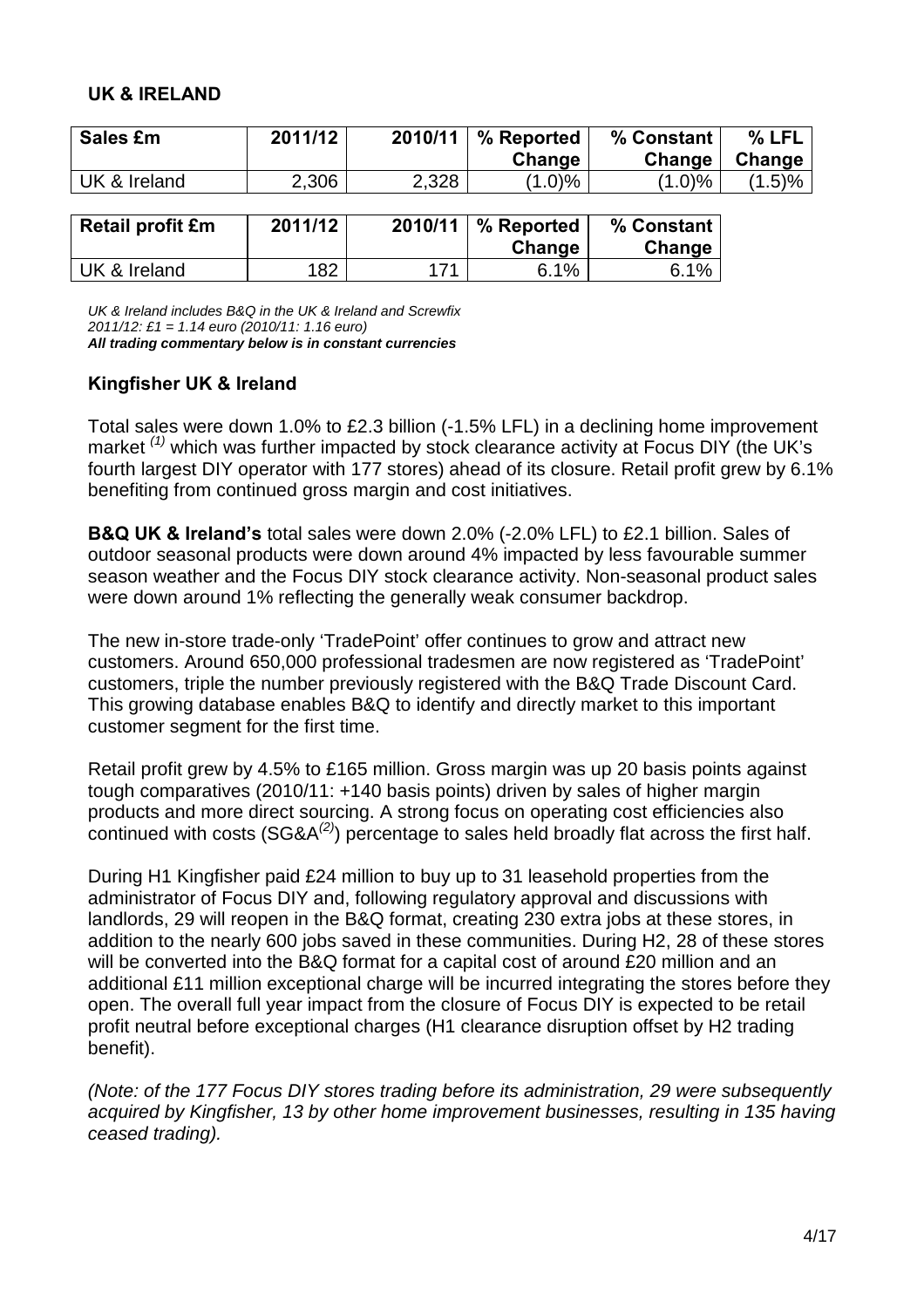**Screwfix** grew total sales by 7.7% to £251 million in a challenging smaller tradesman market  $(3)$ . Initiatives that drove market share gains included new ranges (e.g. safety and work wear), the addition of specialist trade desks exclusive to plumbers and electricians within Screwfix outlets and the continued roll out of new outlets. Thirteen net new outlets were opened during H1, taking the total to 175, now accounting for around two thirds of total sales.

Retail profit was up 25.3% to £17 million, reflecting the strong sales growth, gross margins benefiting from more direct sourcing and distribution efficiencies and continued tight cost control.

During H1 Screwfix developed a smaller format outlet (400 sq m compared with the typical 700 sq m) in order to access smaller or more densely populated urban catchments. Having now successfully trialled several of these smaller outlets in H1 Screwfix will now accelerate its UK expansion plans. In H2, it is intended that up to a further 40 Screwfix outlets will now open, 30 in the newer, smaller format. This accelerated expansion will cost an additional £5 million capital and add £3 million of further pre-opening costs in H2. A total of 1,000 new jobs will be created in the UK for the full year.

- Selling, General and Administrative Expenses
- (3) Based on the Builders' Merchants Federation data April-June 2011

 $^{(1)}$ This GfK data is only for five months to June and includes new space added but excludes private retailers e.g. IKEA and smaller independents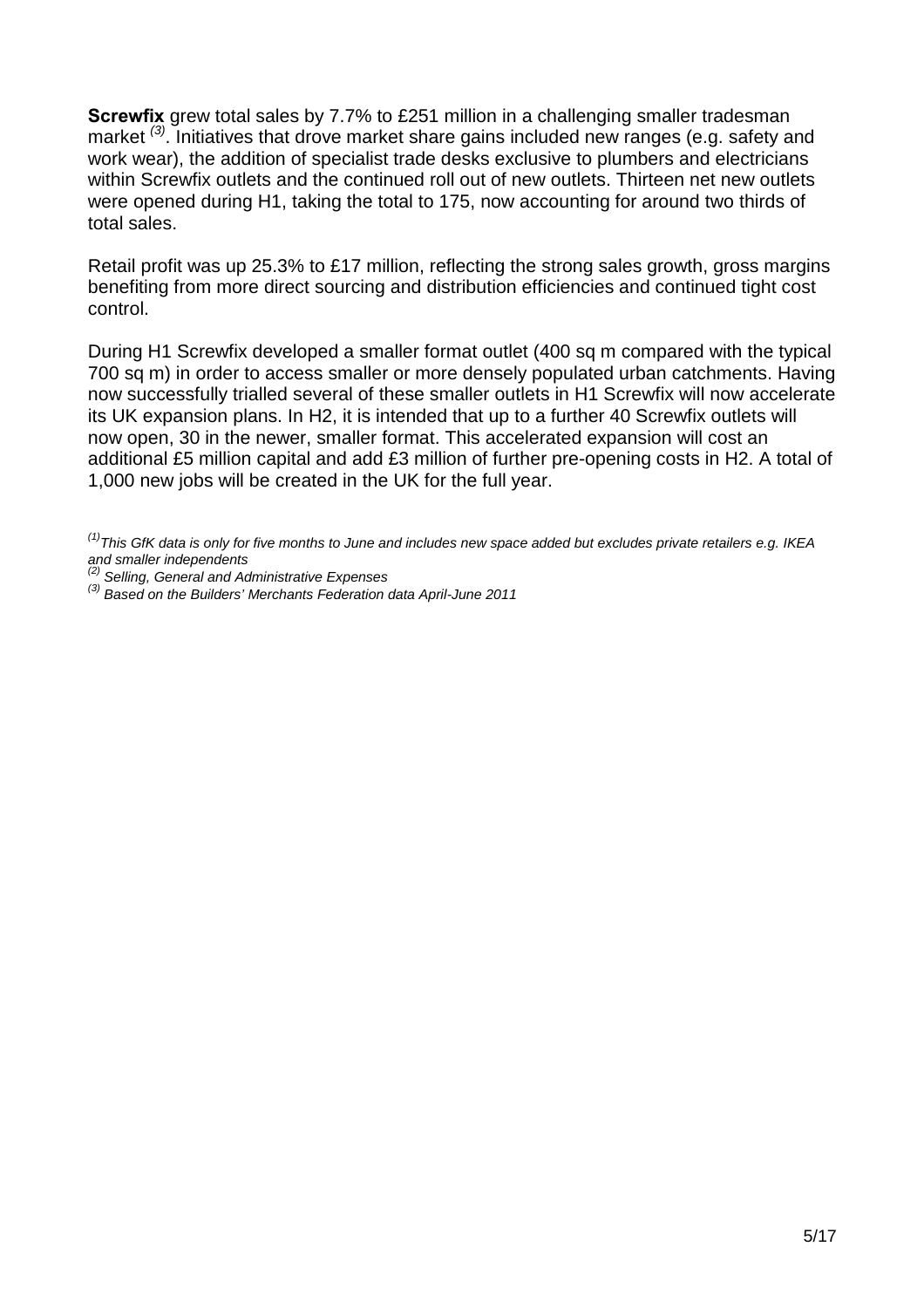## **OTHER INTERNATIONAL**

| Sales £m            | 2011/12 | 2010/11 | % Reported<br>Change | % Constant<br>Change | % LFL<br>Change |
|---------------------|---------|---------|----------------------|----------------------|-----------------|
| Other International | .015    | 941     | $7.9\%$              | 6.9%                 | 2.5%            |

| <b>Retail profit £m</b> | 2011/12 | 2010/11 | % Reported<br>Change | % Constant<br>Change |
|-------------------------|---------|---------|----------------------|----------------------|
| Other International     | 90      | 74      | 27.1%                | 24.7%                |

Other International includes Poland, China, Spain, Russia, Turkey JV and Hornbach in Germany. Joint Venture (Koçtaş JV) and Associate (Hornbach) sales are not consolidated

2011/12: £1 = 1.14 euro (2010/11: 1.16 euro)

2011/12: £1 = 4.54 Polish zloty (2010/11: £1 = 4.64 Polish zloty)

2011/12: £1 = 10.56 Chinese renminbi (2010/11: £1 = 10.31 Chinese renminbi)

### **All trading commentary below is in constant currencies**

**Other International** total sales increased by 6.9% to £1.0 billion (+2.5% LFL). Retail profit was up 24.7% to £90 million driven by profit growth in Poland, Spain, Turkey and Germany and lower losses in Russia and China.

During H1, five net new stores opened, two in Poland, two in Russia, two in Turkey and one rationalisation in China, adding around 3% new space. A further 10 new stores are planned for H2, including four in Poland, two in Russia and four in Turkey, adding around 10% new space for the full year.

In **Eastern Europe** sales in **Poland** were up 6.3% (+2.4% LFL) to £570 million. New bathroom and garden catalogues and expanded decoration ranges all boosted sales and profits. Retail profit was up 5.6% to £70 million reflecting the solid sales growth with gross margins benefiting (+30 basis points) from more direct sourcing and continued tight cost control. In **Russia** sales grew 28.4% to £142 million reflecting new store openings. In **Turkey**, Kingfisher's 50% JV, Koçtaş, retail profit grew strongly reflecting strong sales growth (+7.6% LFL), more direct sourcing benefiting gross margins and tight cost control.

Elsewhere, in **Spain** the Brico Dépôt business continued to grow sales and profits in a tough market with sales up 11.4% in H1. **Hornbach**, in which Kingfisher has a 21% economic interest, grew its retail profit contribution by 17.1% to £13 million (2010/11: £11 million).

**B&Q China** sales declined 7.7% to £168 million (-5.9% LFL) reflecting one less store compared with the same period last year and a challenging housing market (down 14%\*). The 'fix-it' phase of the turnaround plan remains on track with losses reducing as planned to £5 million, more than halved compared to the same period last year (2010/11: £11 million loss).

\* New property transaction sales for China's 13 largest cities August 2010-July 2011 according to the China Real Estate Exchange Center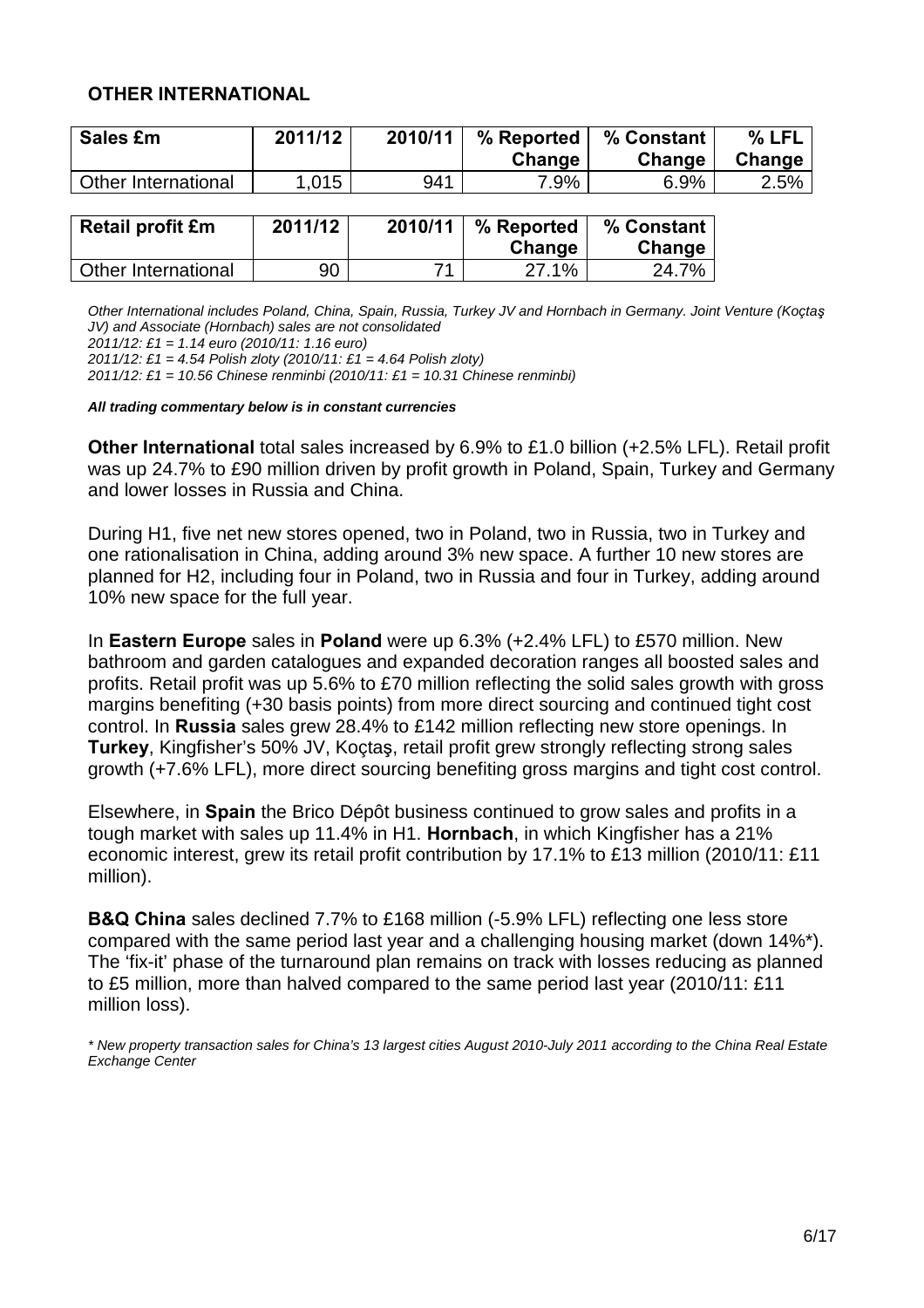## **'Delivering Value' progress**

**Progress to date (Feb 2011 to July 2011) and milestones for the remainder of the year**

## **1. Driving up B&Q UK & Ireland's profit**

**Self-help measures to rebuild B&Q's retail margin continued to deliver results. B&Q remains on track to achieve a sustainable 7% operating margin**.

## **2011/12 first half progress**

- Stores
	- o Revamped 4 large stores
	- o 1 'showroom only' revamp (kitchen, bathroom and bedroom areas)
	- o Acquired and processed regulatory approval on 29 leasehold stores from the administrator of Focus DIY
- Product and Service
	- o Rolled out a new storage range nationally
	- o Established 'You can do it' DIY centres in 15 large stores, delivering classes to 10,000 customers
	- o Created around 16 new 'how to' videos available in-store, on diy.com and Youtube.com, taking the total to 50
	- o Introduced a national van hire service (in partnership with Hertz) to make it easier for customers to take away large purchases themselves
- Margin and Costs
	- o Direct sourced shipments continued to provide gross margin benefit
	- o Costs as a percentage of sales held flat reflecting tight controls

## **2011/12 second half milestones**

- Stores
	- $\circ$  Revamp 2 large stores and relocate one medium store  $(1)$
	- $\circ$  2 'showroom only' revamps (kitchen, bathroom and bedroom areas)<sup>(1)</sup>
	- o Reopen 28 acquired ex-Focus DIY stores in the B&Q format
- Product and Service
	- o Open 'You can do it' DIY centres in a further 19 large stores
	- o Create a further 40 'how to' videos available in-store and on diy.com and Youtube.com
- Margin and Costs
	- o Open new distribution centre in Swindon (as part of the supply chain efficiency project previously announced)

 $(1)$  Store revamp milestones announced in March 2011 now adjusted as priority being given to the H2 revamp of ex-Focus DIY stores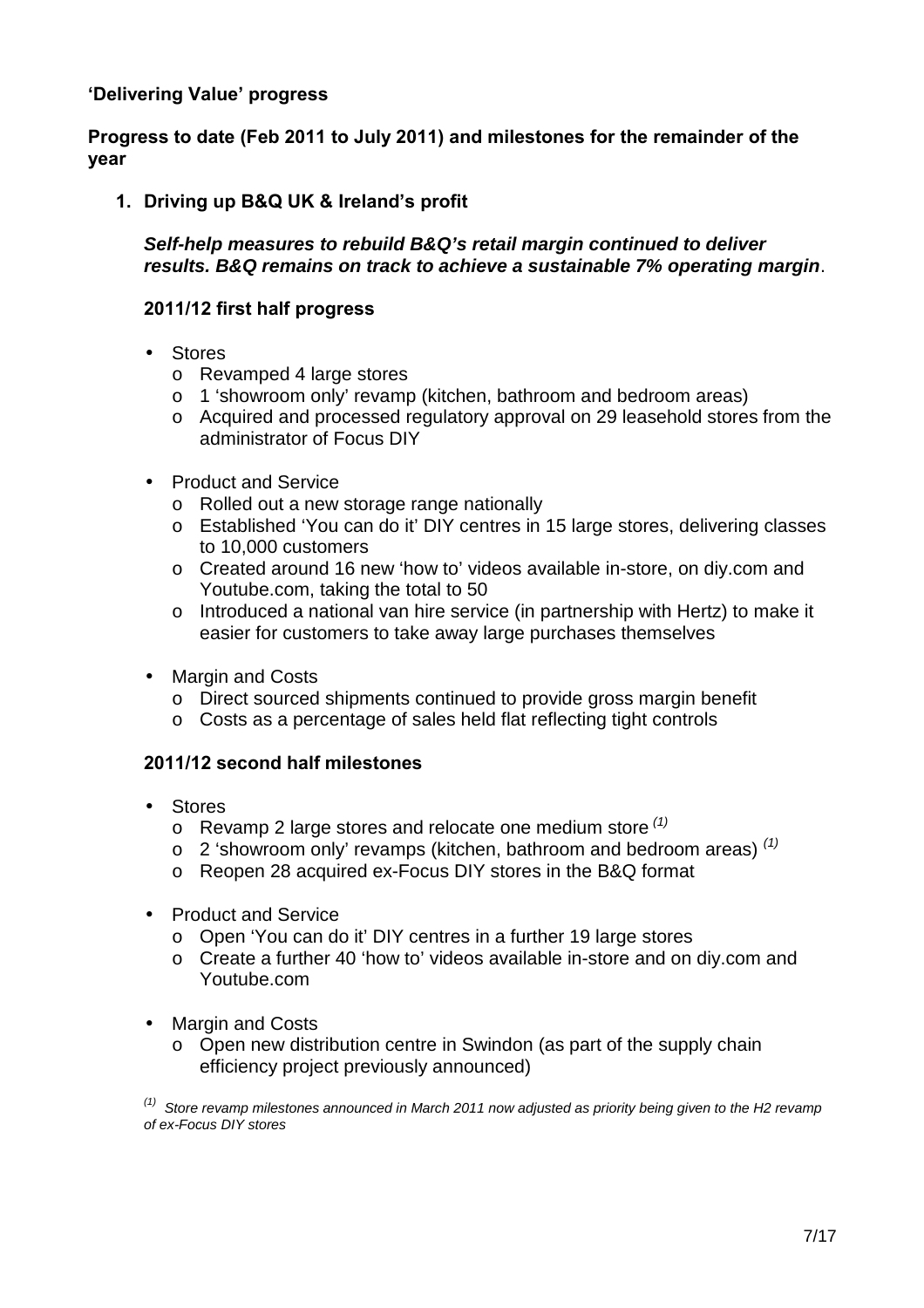# **2. Exploiting our UK Trade opportunity**

# **On target to grow sales to the professional tradesman to £1 billion in 2011/12.**

# **2011/12 first half progress**

- Added new services for trade professionals including:
	- o development of a 'click, pay and collect in 15 minutes' offer for all Screwfix trade counters, already taking over 10,000 orders a week
	- o bulky goods delivery to further extend the 'TradePoint' and Screwfix offer
	- o an improved third-party credit and insurance offer that can be used across all Kingfisher UK formats
- Opened 13 further Screwfix net new outlets
- Developed smaller version of Screwfix outlet, providing access to smaller or more densely populated urban catchments
- Over 650,000 'TradePoint' customers now registered

# **2011/12 second half milestones**

- Add new services for trade professionals including a 'TradePoint' call centre and a smart phone transactional application for Screwfix to allow easier online shopping
- Accelerate the opening of new Screwfix outlets adding up to a further 40 in H2, of which 30 will be the in new smaller format
- Launch specialist websites for both 'Plumbfix' and Electricfix'

# **3. Expanding our total French business**

## **Good sales growth, buying optimisation and increased direct sourcing delivering strong profit growth (up 24% in constant currencies).**

# **2011/12 first half progress**

- Opened 1 new store, completed 2 relocations and 1 revamp
- Continued extensive programme of new product launches across both businesses
- Re-launched the Brico Dépôt 'Le Book' pocket-sized catalogue
- Extended buying optimisation programme, to include Brico Dépôt Spain
- Rolled out successful common incentive schemes to all store staff across both businesses incorporating new operational measures
- Direct sourced shipments continue to grow ahead of target

# **2011/12 second half milestones**

- Open 1 new store, 2 relocations and 1 revamp, adding around 2% net new space for the full year
- Continue with up-weighted new product launches across both businesses
- Continue to extend buying optimisation programme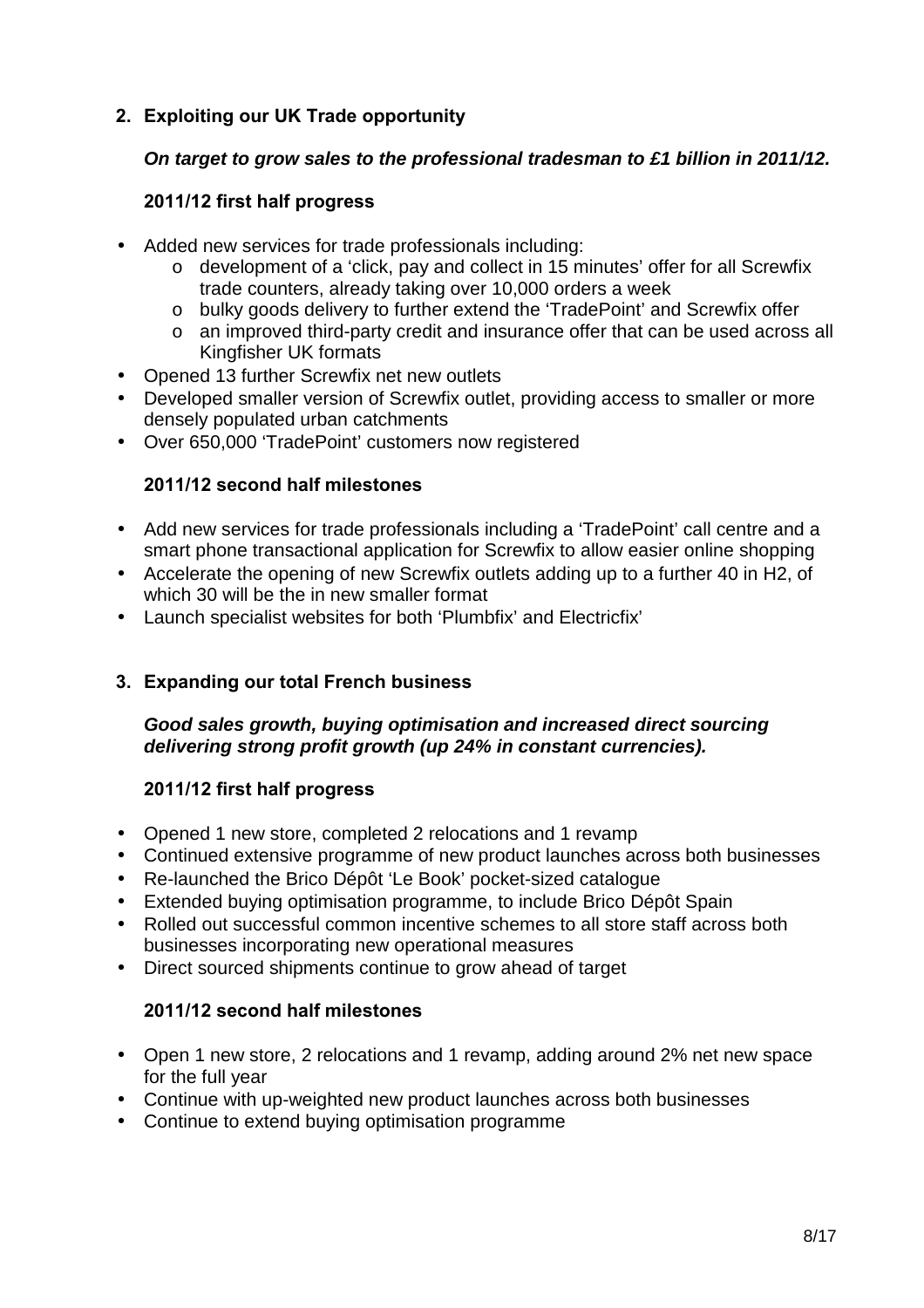# **4. Rolling out in Eastern Europe**

## **6% space added since last year end. Double-digit profit and sales growth.**

## **2011/12 first half progress**

- Opened 6 new stores, 2 in Poland, 2 in Russia and 2 in Turkey
- Direct sourcing shipments in Poland and Turkey ahead of full year target (to increase by over 50%), benefiting gross margin
- Opened 'city store' format in Moscow (housing 90% of current product ranges in 65% of the space)

## **2011/12 second half milestones**

- Open a further 10 new stores, 4 in Poland, 2 in Russia and 4 in Turkey, adding around 17% new space for the full year
- Direct sourcing shipments in Poland and Turkey to continue to grow ahead of target

# **5. Turning around B&Q China**

## **Repositioning plan remains on track.**

## **2011/12 first half progress**

- Prior year first half losses more than halved
- Continued the new format trial and introduction of new ranges
- Direct sourced group own brands up over 50% on last year, still at early stages

# **2011/12 second half milestones**

- Continue the new format trial
- Continue the work on re-engineering ranges including more direct sourced group own brands
- Full year break-even target, subject to a stable Chinese home improvement market

# **6. Growing Group sourcing**

## **Direct sourcing shipments through the Kingfisher Sourcing Organisation (KSO) continued to grow.**

# **2011/12 first half progress**

- Commenced roll-out of group-wide common ranges under the Blooma, Blyss and Verve 'superbrands'
- Direct sourced shipments running in line with full year target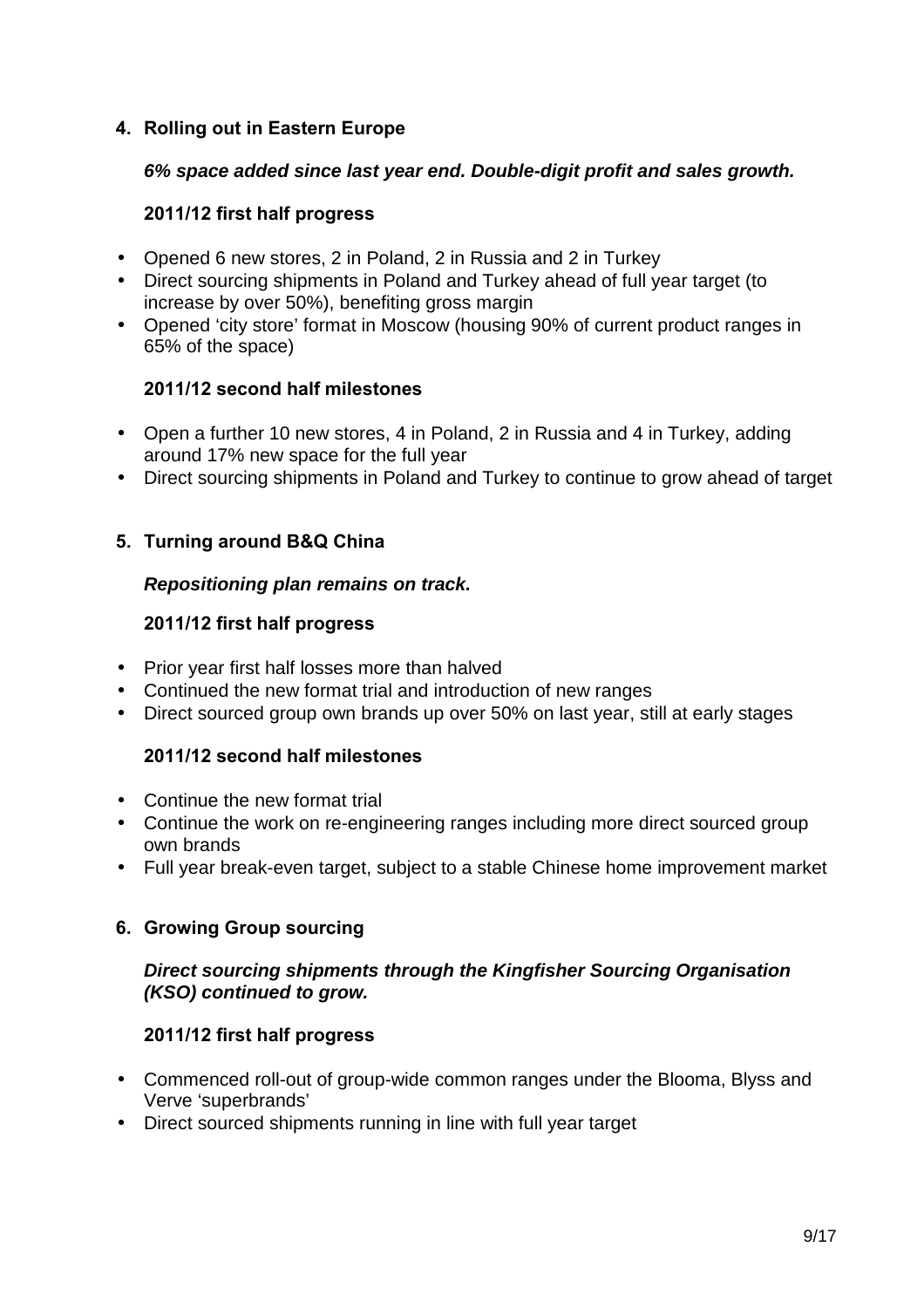# **2011/12 second half milestones**

- Finalise common range planning and range review alignment between B&Q UK and Castorama France
- Finalise three year direct sourcing and product innovation development plans
- Continue to roll-out group-wide common ranges
- Increase volume of direct sourced shipments for the full year by 15% to around US\$1.5 billion

# **7. Reducing working capital**

# **Since 2007/08 net working capital reduced by over £400 million excluding around £260 million negative impact of French LME (2) .**

# **2011/12 first half progress**

- Working capital increased as planned in H1 reflecting new stores and on-going French LME<sup>(2)</sup> impacts. Stock level 3 days higher than anticipated primarily due to slow sales of seasonal product
- On track to further extend average payment terms on direct sourced product by another 5 days (to 90 days)

# **2011/12 second half milestones**

- Eliminate the 3 days of additional stock
- Keep 'Like-for-like' working capital constant before the impacts of French LME  $(2)$ and investment required for new stores

 $^{(2)}$  Legislative changes shortening French payment terms, implemented over the 3 years to 2012

# **'Creating the Leader'**

We also made progress mobilising the next stage of our development known as 'Creating the Leader'. This phase will focus on a number of self-help initiatives to drive sales, margin and cost productivity across the Group under three general themes - making home improvement easier for customers ('Easy'), developing a world class core common range ('Common') and accelerating our expansion ('Expand').

Examples of key progress made in the first half include the establishment of a new, 50 strong, Group innovation and design team in France and the creation of a new group commercial organisation (referred to internally as the 'Kingfisher Brands Network') which will lead the development of and implementation in store of a best in class group-wide common range.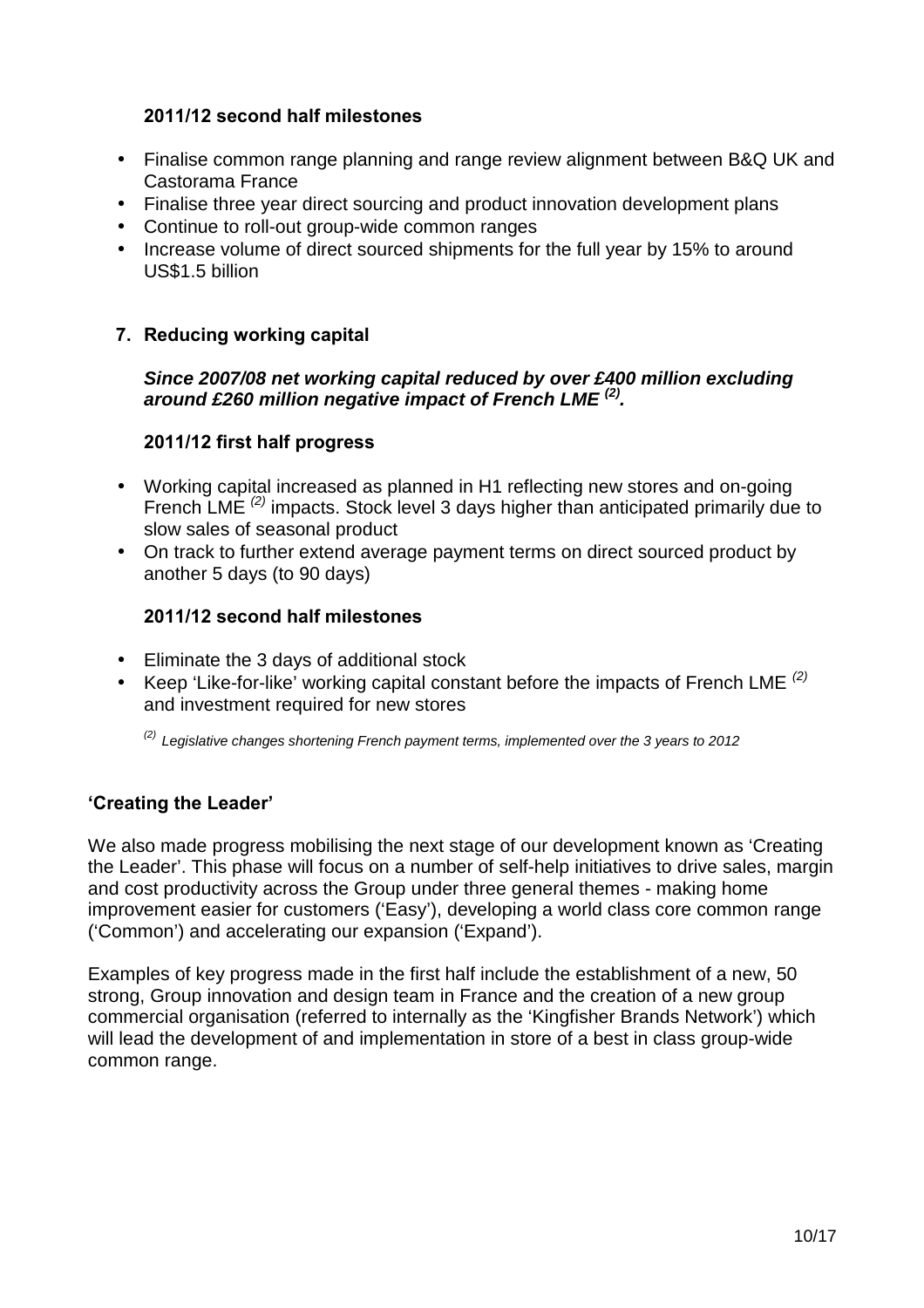# **Sustainability**

Sustainability will be an essential part of our 'Creating the Leader' strategy. We are already helping customers make their homes more sustainable at lower cost, whilst also making our own business more sustainable by reducing our environmental and social impact. As well as being good for the environment, sustainable businesses have a long and successful future ahead of them, making them attractive places to work and more valuable investments for shareholders.

Building on our strong heritage in sustainability we have identified four key priorities where we believe we can make the most difference:

- Innovation: the place to shop for sustainable products
- Energy: the best at providing energy-saving solutions for our customers and ourselves
- Communities: to have a positive impact on all the communities we operate in
- Timber: to sell timber only from proven well-managed forests or recycled sources

Good progress was made against these priorities but of particular note was B&Q UK's progress with its target to source all its timber from well-managed sources. B&Q UK recently achieved its 100% target ahead of plan and is now the first major retailer in the UK to have achieved this.

In recognition of Kingfisher's progress with its sustainability agenda it was recently awarded Business in the Community's (BITC) prestigious 'Platinum Plus' standard for leading on sustainability and was shortlisted as a finalist in the 'Responsible Retailer of the Year' category of the 2011 Oracle World Retail Awards.

# **Country data**

As at 30 July 2011

|                               | <b>Store numbers</b> | <b>Selling space</b> | <b>Employees</b> |
|-------------------------------|----------------------|----------------------|------------------|
|                               |                      | (000s sq.m.)         | (FTE)            |
| Castorama                     | 102                  | 1,042                | 12,287           |
| <b>Brico Dépôt</b>            | 102                  | 565                  | 6,865            |
| <b>Total France</b>           | 204                  | 1,607                | 19,152           |
| B&Q UK & Ireland $(1)$        | 330                  | 2,480                | 23,503           |
| <b>Screwfix</b>               | 175                  | 14                   | 3,087            |
| <b>Total UK &amp; Ireland</b> | 505                  | 2,494                | 26,590           |
| Poland                        | 61                   | 455                  | 9,919            |
| China                         | 40                   | 333                  | 5,307            |
| Spain                         | 17                   | 100                  | 981              |
| Russia                        | 16                   | 142                  | 2,635            |
| Turkey JV                     | 32                   | 169                  | 3,250            |
| <b>Total Other</b>            | 166                  | 1,199                | 22,092           |
| <b>International</b>          |                      |                      |                  |
| <b>Total</b>                  | 875                  | 5,300                | 67,834           |

 $(1)$  Excluding 29 recently acquired ex-Focus DIY stores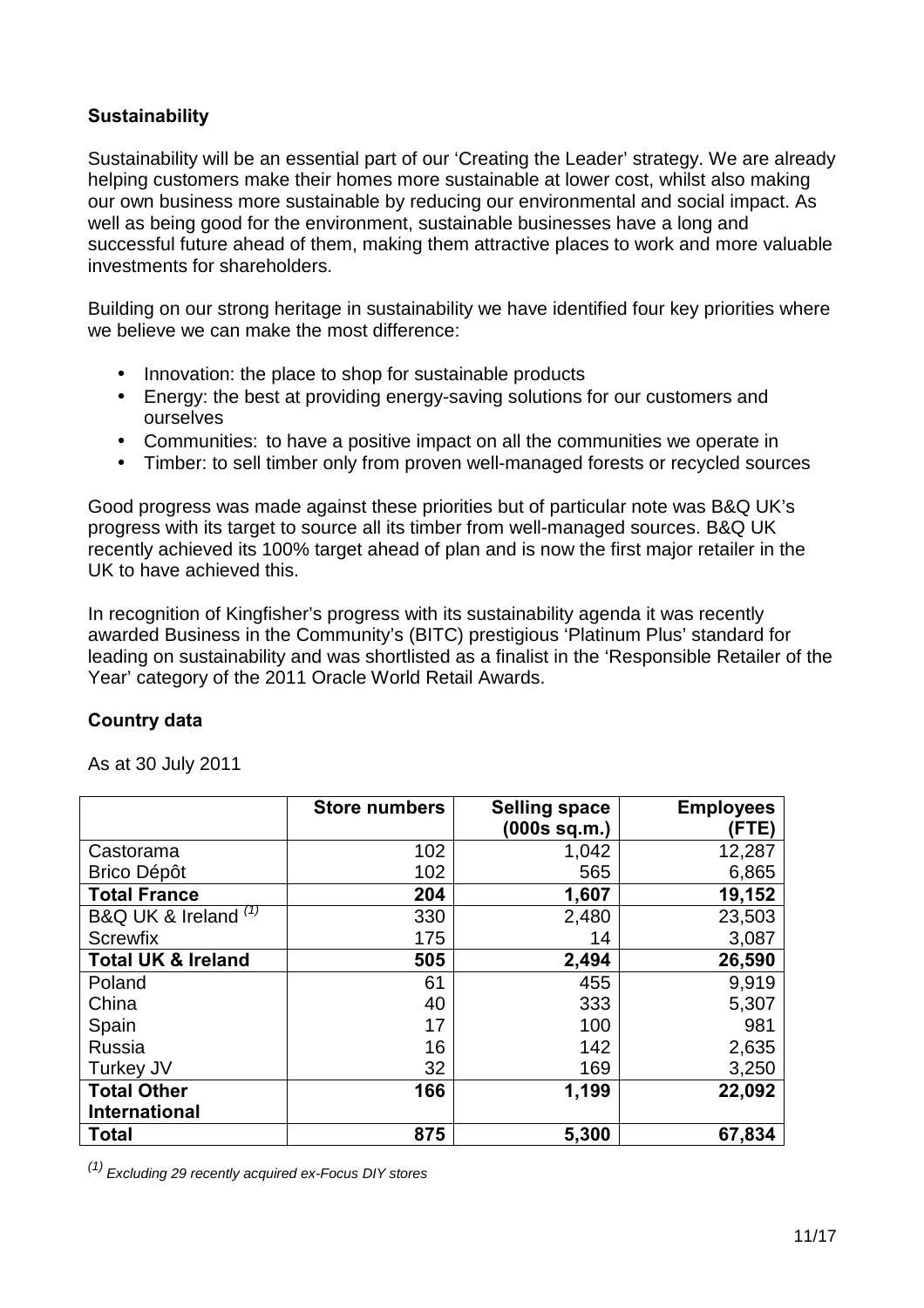## **Financial review**

A summary of the reported financial results for the six months ended 30 July 2011 is set out below:

|                                                | 2011/12<br>£m | 2010/11<br>£m     | Increase |
|------------------------------------------------|---------------|-------------------|----------|
| <b>Sales</b>                                   | 5,662         | 5.454             | 3.8%     |
| Adjusted pre-tax profit                        | 439           | 354               | 24.0%    |
| Profit before taxation after exceptional items | 438           | 351               | 24.8%    |
| Adjusted basic earnings per share              | 13.5p         | 10.6 <sub>p</sub> | 27.4%    |
| <b>Dividends</b>                               | 2.47p         | 1.925p            | 28.3%    |

A reconciliation of statutory profit to adjusted profit is set out below:

|                                                 | 2011/12<br>£m | 2010/11<br>£m     | Increase |
|-------------------------------------------------|---------------|-------------------|----------|
| Profit before taxation                          | 438           | 351               | 24.8%    |
| Exceptional items (net)                         |               |                   |          |
| Profit before exceptional items and taxation    | 438           | 358               | 22.3%    |
| Financing fair value remeasurements             | 1             | $\left( 4\right)$ |          |
| Adjusted pre-tax profit                         | 439           | 354               | 24.0%    |
| Income tax expense on pre-exceptional profit    | (118)         | (107)             |          |
| Impact of prior year items on income tax        | (6)           | (2)               |          |
| Income tax on fair value remeasurements         |               |                   |          |
| Adjusted post-tax profit                        | 315           | 246               | 28.0%    |
| Minority interests                              |               | 2                 |          |
| Adjusted post-tax profit attributable to equity |               |                   |          |
| shareholders                                    | 316           | 248               | 27.4%    |

Profit after tax and EPS including all exceptional items for the six months ended 30 July 2011 is set out below:

|                  | 2011/12 | 2010/11           | Increase |
|------------------|---------|-------------------|----------|
| Profit after tax | £320m   | £248m             | 29.0%    |
| <b>Basic EPS</b> | 13.7p   | 10.6 <sub>p</sub> | 29.2%    |

## **Overview**

Total **sales** grew by 3.0% on a constant currency basis and 3.8% to £5.7 billion on a reported rate basis. On a like-for-like basis, Group sales were up 1.6% (2010/11: down 1.3%). During the period, a net additional 17 new stores were opened taking the store network to 843 stores (excluding 32 Turkey JV stores). During H1 we received clearance for B&Q UK to acquire 29 stores from Focus DIY, with 28 opening due to open in H2.

**Retail profit** before exceptional items grew by 17.6% to £473 million (2010/11: £402 million), and by 19.7% to £473 million (2010/11: £395 million) including exceptional items.

The net **interest** charge for the six months was £5 million, down £11 million on the prior period. A breakdown of this is shown below.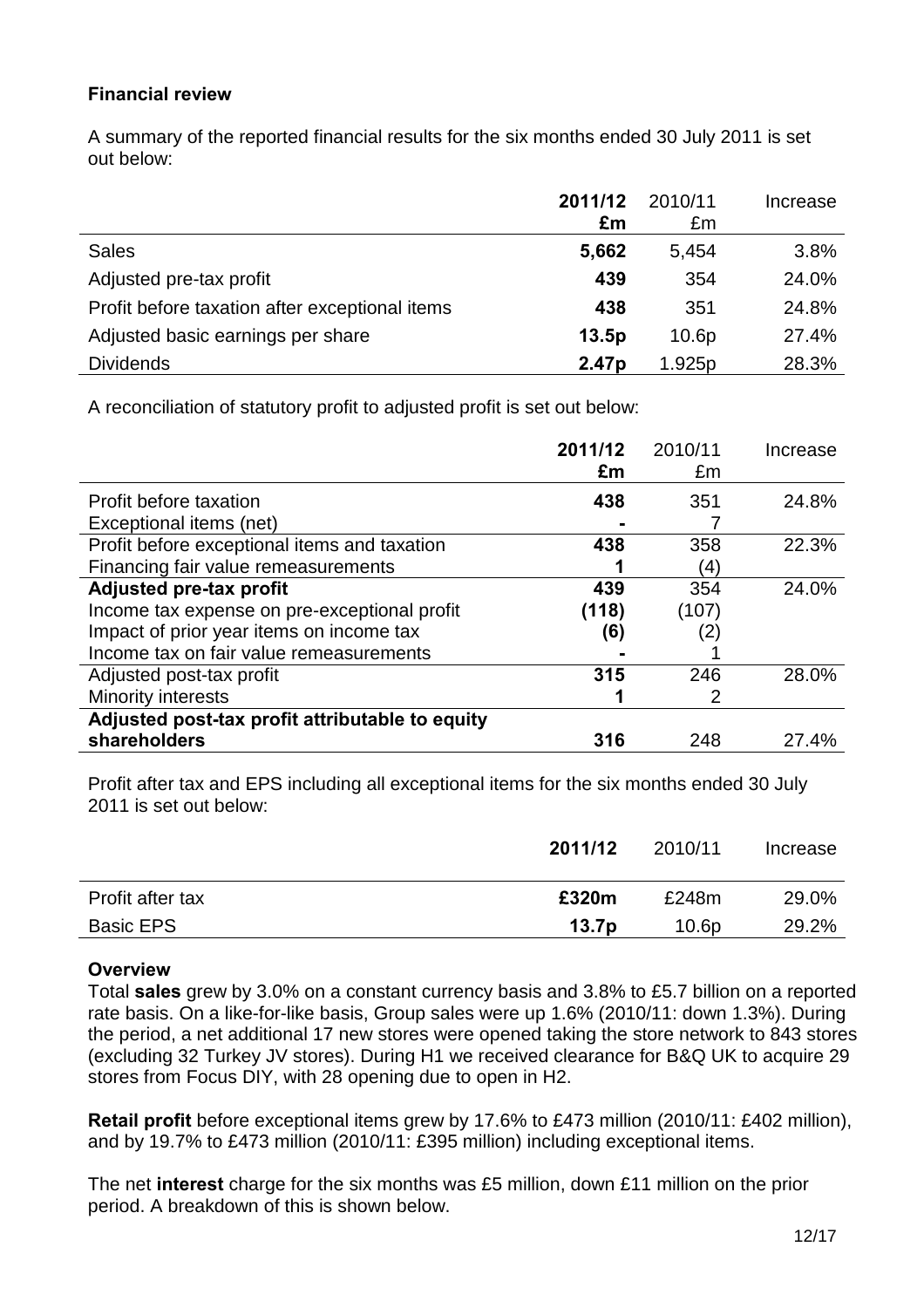**Profit before tax** grew by 24.8% to £438 million as a result of improved trading in the period and a reduction of net finance costs. On a more comparable basis, which removes the impact of one-off items and fair value remeasurements, **adjusted pre-tax profit** grew by 24% to £439 million.

**Profit after tax** for the period grew by 29% to £320 million. This resulted in the Group recording a **basic EPS** of 13.7p which is up 3.1p (+29.2%) in the period. **Interest** 

Net interest has decreased by £11 million in the period. The breakdown is as follows:

|                                                            | 2011/12<br>£m | 2010/11<br>£m |
|------------------------------------------------------------|---------------|---------------|
| Cash                                                       |               |               |
| Interest on net debt                                       | (6)           | (16)          |
| <b>Non Cash</b>                                            |               |               |
| Interest return/(charge) on defined benefit pension scheme | 1             | (4)           |
| Other                                                      |               |               |
| <b>Underlying net interest</b>                             | (4)           | (20)          |
| Financing fair value remeasurements                        |               |               |
| <b>Statutory net interest</b>                              | (5)           | (16)          |

Underlying net interest has fallen by £16 million driven by a fall in interest on net debt and the interest on our defined benefit pension scheme. Interest on net debt has fallen principally as a result of long-term debt bought back and redeemed in the past year. The debt buybacks were enabled by the Group's focus on cash as part of the 'Delivering Value' programme. Pensions interest is calculated using the gross asset and liability positions and market return and discount rates at the start of the year. The year on year movement is mainly due to a higher asset position at the start of the current period.

# **Taxation**

The effective rate of tax, calculated on profit before exceptional items, prior year tax adjustments and the impact of rate changes is 28% (2010/11: 30%).

| Effective tax rate calculation 2011/12       | <b>Profit</b><br>£m | Tax<br>£m | <b>Effective</b><br>rate % |
|----------------------------------------------|---------------------|-----------|----------------------------|
| Profit before tax and tax thereon            | 438                 | 118       | 27                         |
| Adjusted for prior year tax and rate changes |                     | 6         |                            |
| Total – adjusted                             | 438                 | 124       | 28                         |

The Group's effective tax rate is sensitive to the blend of tax rates and profits in the Group's various jurisdictions. Whilst we will continue to plan our tax affairs efficiently and adopt a prudent approach towards providing for uncertain tax positions we are aware that with pressure on government finances the tax cost of multinationals may increase over time.

# **Exceptional items**

Exceptional items are a net £nil post tax charge in the first half (2010/11: charge of £3 million). This comprises a £2 million exceptional credit for the release of the UK restructuring provision following the exit of an idle store offset by a £2 million exceptional cost incurred starting the integration of ex-Focus DIYstores into the B&Q UK store network. We anticipate the full exceptional integration cost will be £13 million, all of which will be charged in this financial year (H1 £2 million, H2 £11 million).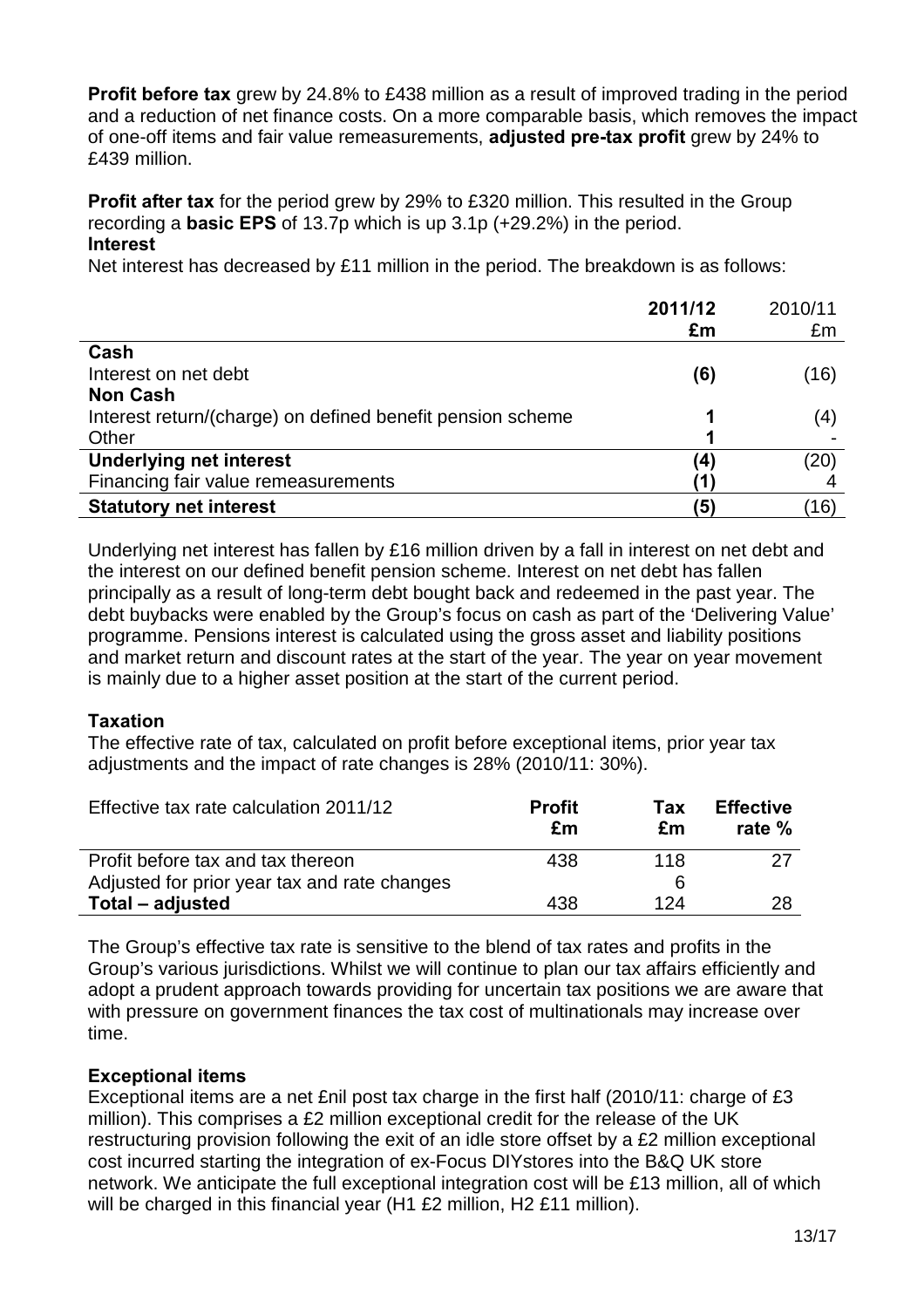## **Earnings per share**

Basic earnings per share have increased by 29.2% to 13.7p (2010/11: 10.6p). On a more comparable basis, removing the impact of exceptional items, prior year tax items and financing fair value remeasurements, adjusted basic earnings per share have increased by 27.4% to 13.5p (2010/11: 10.6p).

|                                                  | 2011/12          | 2010/11   |
|--------------------------------------------------|------------------|-----------|
| Basic earnings per share                         | 13.7p            | 10.6p     |
| Exceptional items                                |                  | 0.3p      |
| Tax on exceptional and prior year items          | (0.3)p           | $(0.2)$ p |
| Financing fair value remeasurements (net of tax) | 0.1 <sub>p</sub> | (0.1)p    |
| Adjusted earnings per share                      | 13.5p            | 10.6p     |

## **Dividends**

The **interim dividend** has been calculated, as in the prior year, automatically as 35% of the prior year's total dividend. Any increase in the full year dividend is considered annually in March. As announced at the year end, the interim dividend is proposed at 2.47p per share (2010/11: 1.925p per share). The ex-dividend date will be 5 October 2011 and the dividend will be paid on 11 November 2011, to those shareholders who are on the Register of Members at the close of business on 7 October 2011. Shareholders are able to take this dividend as cash or in shares, through the Dividend Reinvestment Plan (DRIP). Shareholders who wish to elect for the DRIP for the forthcoming interim dividend but have not already done so must notify the Registrars, Computershare Investor Services plc, by 21 October 2011.

## **Free cash flow**

A reconciliation of free cash flow and cash flow movement in financial net debt/cash is set out below:

|                                                    | 2011/12 | 2010/11 |
|----------------------------------------------------|---------|---------|
|                                                    | £m      | £m      |
| <b>Operating profit (before exceptional items)</b> | 443     | 374     |
| Other non-cash items <sup>1</sup>                  | 134     | 135     |
| Change in working capital pre-exceptionals         | (170)   | 25      |
| Pensions and provisions pre-exceptionals           | (26)    | (30)    |
| Operating cash flow                                | 381     | 504     |
| Net interest paid                                  | (5)     | (12)    |
| Tax paid                                           | (68)    | (51)    |
| Gross capital expenditure                          | (175)   | (127)   |
| Disposal of assets                                 |         | 73      |
| Free cash flow                                     | 133     | 387     |
| Dividends paid                                     | (121)   | (84)    |
| Share purchase for employee incentive schemes      | (117)   |         |
| Strategic capex investments <sup>2</sup>           |         |         |
| - Focus                                            | (24)    |         |
| - UK                                               | (64)    |         |
| Other <sup>3</sup>                                 | (4)     | (5)     |
| Cash flow movement in net (debt)/cash              | (197)   | 298     |
| Opening net (debt)/cash                            | 14      | (250)   |
| <b>FX</b> impacts                                  | (3)     | (29)    |
| Closing net (debt)/cash                            | (186)   | 19      |

 $1$  Includes depreciation and amortisation, share-based compensation charge, pre-exceptional non cash movement in pensions and provisions, share of post-tax results of JVs and associates and profit/loss on retail disposals.

<sup>2</sup>Investments of a one-off nature, such as bolt-on acquisitions and buy outs of freehold in existing leased stores <sup>3</sup> Includes dividends received from JVs and associates, issue of share capital to equity shareholders, disposal of own shares, business acquisitions and cash utilisation of exceptional items.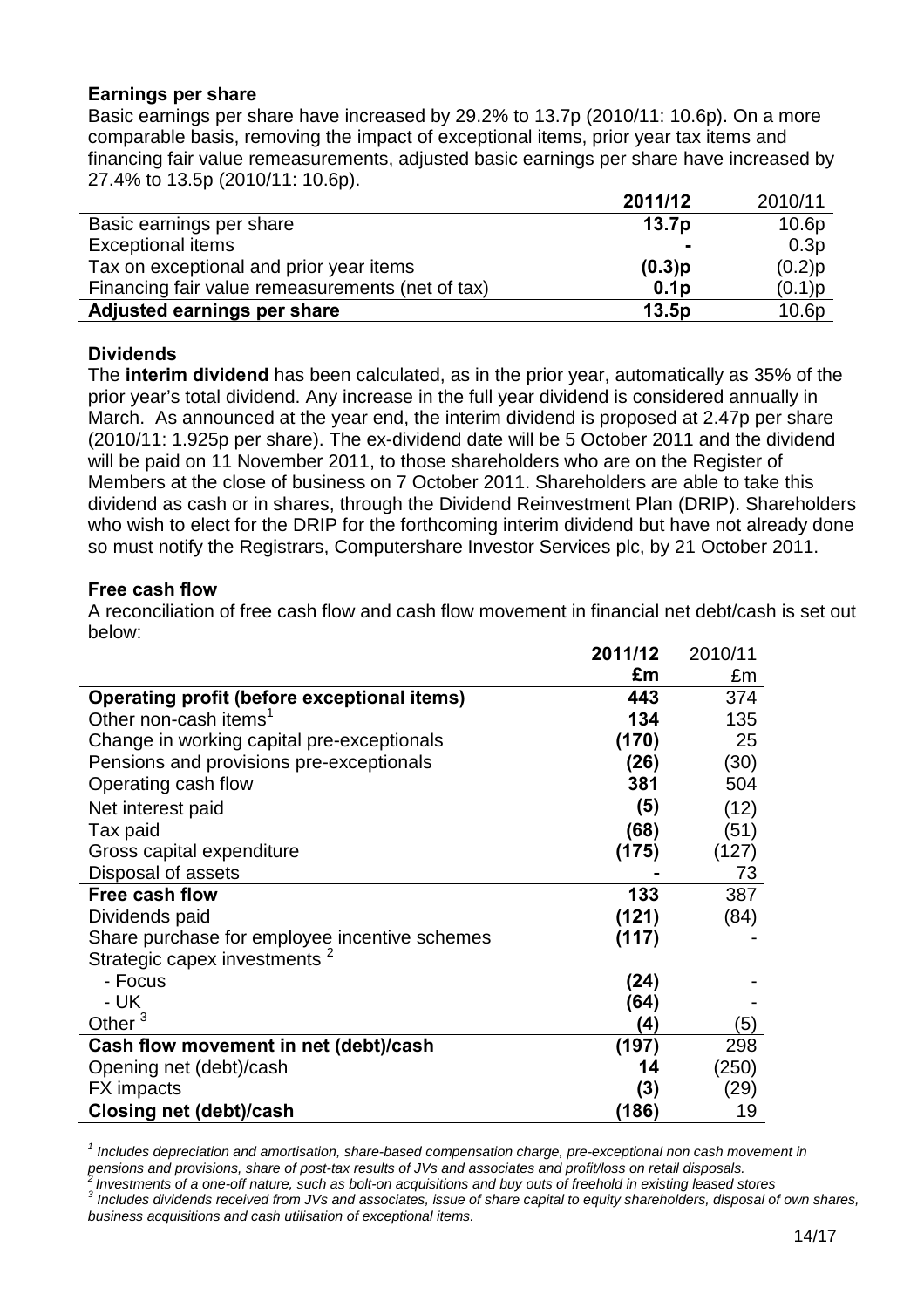**Free cash flow** of £133 million was generated in the period, a decrease of £254 million year on year due to increases in working capital and net capex which were partially offset by the increase in operating profit.

As anticipated working capital has increased during the period driven by new stores, higher import stock holdings and LME  $^1$  (impact £80 million in the period). The opportunity exists to reduce stock in certain territories and categories and we will continue to focus on this area.

Gross capex has increased by £48 million year on year as a result of investment in our store networks in Poland and Russia, and in our group IT systems. During the prior year we received £73 million net proceeds principally on property sales.

During the period we have invested additional funds outside of our normal 'free cash flow' with £88 million allocated to strategic capex investments and £117 million on the employee share trust acquiring 42 million Kingfisher shares to match existing share incentive schemes, avoiding dilution of shareholder interests when the schemes mature. The strategic capex spend includes £64 million in the UK where we have actively decided to purchase freeholds already occupied and £24 million on the acquisition of 29 Focus stores.

Further capex of £20 million is anticipated on the Focus stores during the year and £13 million of exceptional costs will be incurred whilst we integrate the stores before they open.

 $1$  Legislative changes shortening French payment terms, implemented over the 3 years to 2012

**Financial net debt** at the end of the period was £186 million (29 January 2011: £14 million net cash; 31 July 2010: £19 million net cash). The Group maintains a stable investment grade credit rating of BBB -. The Group refinanced its £500 million 2012 facility with a £200 million 2016 committed facility in the period with no changes to the covenant terms. This facility was undrawn at 30 July 2011. The next significant debt maturity arises in November 2012. During the period, the Group has bought back December 2014 bonds with a nominal value of £9.4 million.

The maturity profile of Kingfisher's debt is illustrated at: www.kingfisher.com/index.asp?pageid=76

# **Pensions**

The IAS 19 **net pension position** at 30 July 2011 was a deficit of £68 million, compared with £58 million at 29 January 2011. The decline in the position since 29 January 2011 is due principally to updating the financial assumptions based on market conditions at 30 July 2011. This has led to the discount rate assumption being reduced from 5.6% to 5.3%.

In the previous financial year the Group established a partnership, giving the UK defined benefit pension scheme recourse to property assets in the event of Kingfisher's insolvency and a regular income stream forming part of the Group's annual cash contributions. In the period a further two UK properties with a combined market value of £119 million were transferred into the partnership and leased back to B&Q plc bringing the total contribution to £184 million to date.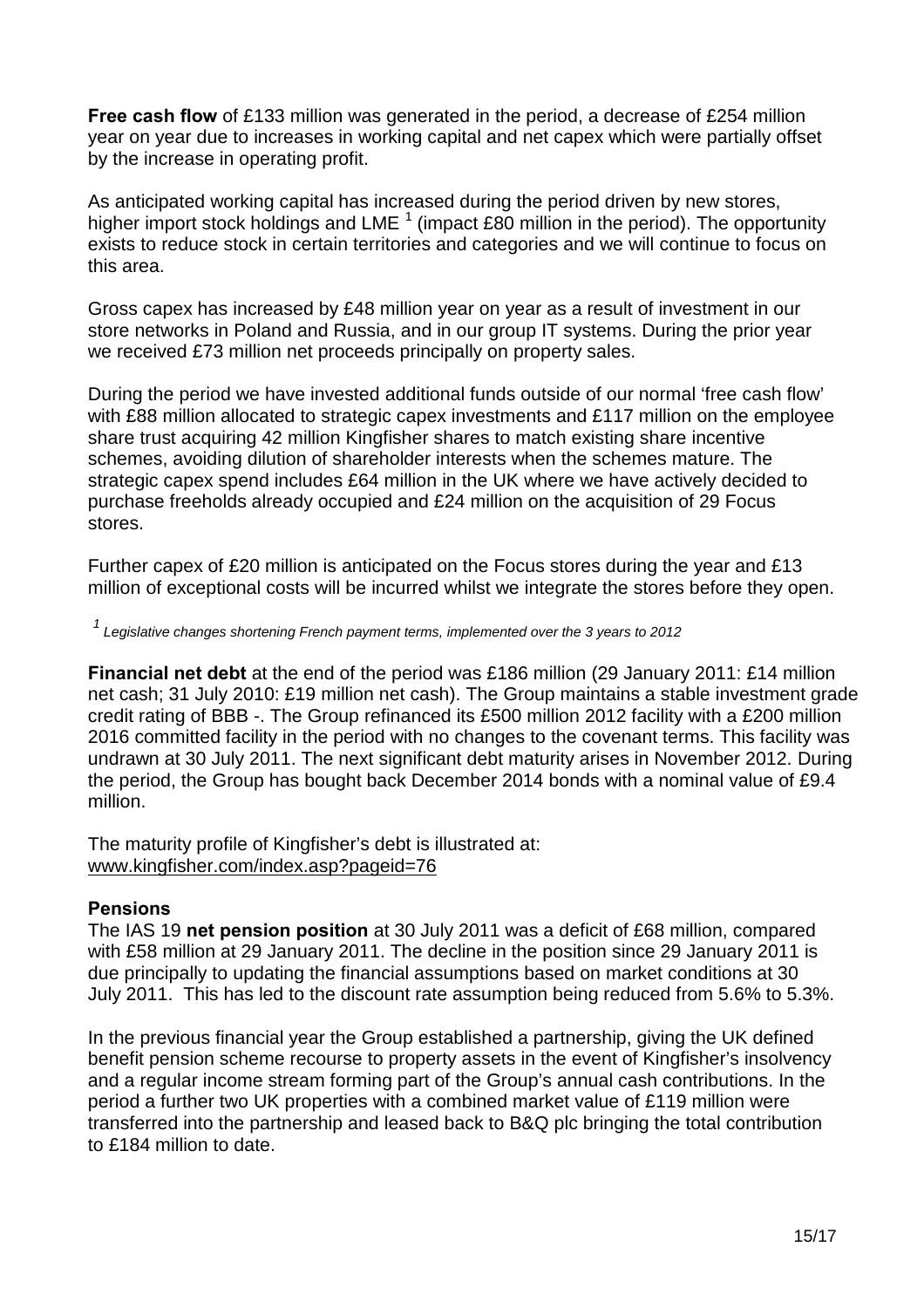# **Risks**

The Board considers risk assessment, identification of mitigating actions and internal control to be fundamental to achieving Kingfisher's strategic objectives. The Board considers that the principal risks to achieving its objectives, which remain principally unchanged from those set in the 2010/11 Annual Report and Accounts, are set out below:

- Sustainable model for emerging markets
- Fragility of economic recovery continuing to undermine consumer confidence and restricting opportunities for growth
- Failure to take advantage of the Group's combined buying power, synergies and economies of scale
- Systems and supply chain infrastructure lacking the flexibility and capability to support the delivery of the Group's strategic plans
- Failure to adapt the Group's formats and models to meet ongoing changes in consumer trends, particularly given the impact of developments in the multi-channel sphere
- Impact of a major health and safety failure on the Group's reputation, resulting in harm to employees, penalties or prosecution
- Not making the necessary investment in people to ensure the Group has the appropriate calibre of staff, skills and experience
- Risk of penalties or punitive damages arising from failure to comply with new legislative or regulatory requirements
- Impact on Group's reputation from a major ethical or environmental failure
- Not implementing the measures and disciplines to effectively assess the shareholder value delivered through the Delivering Value programme

Further details of the Group risks and risk management process can be found on pages 26 to 28 of the 2010/11 Annual Report and Accounts.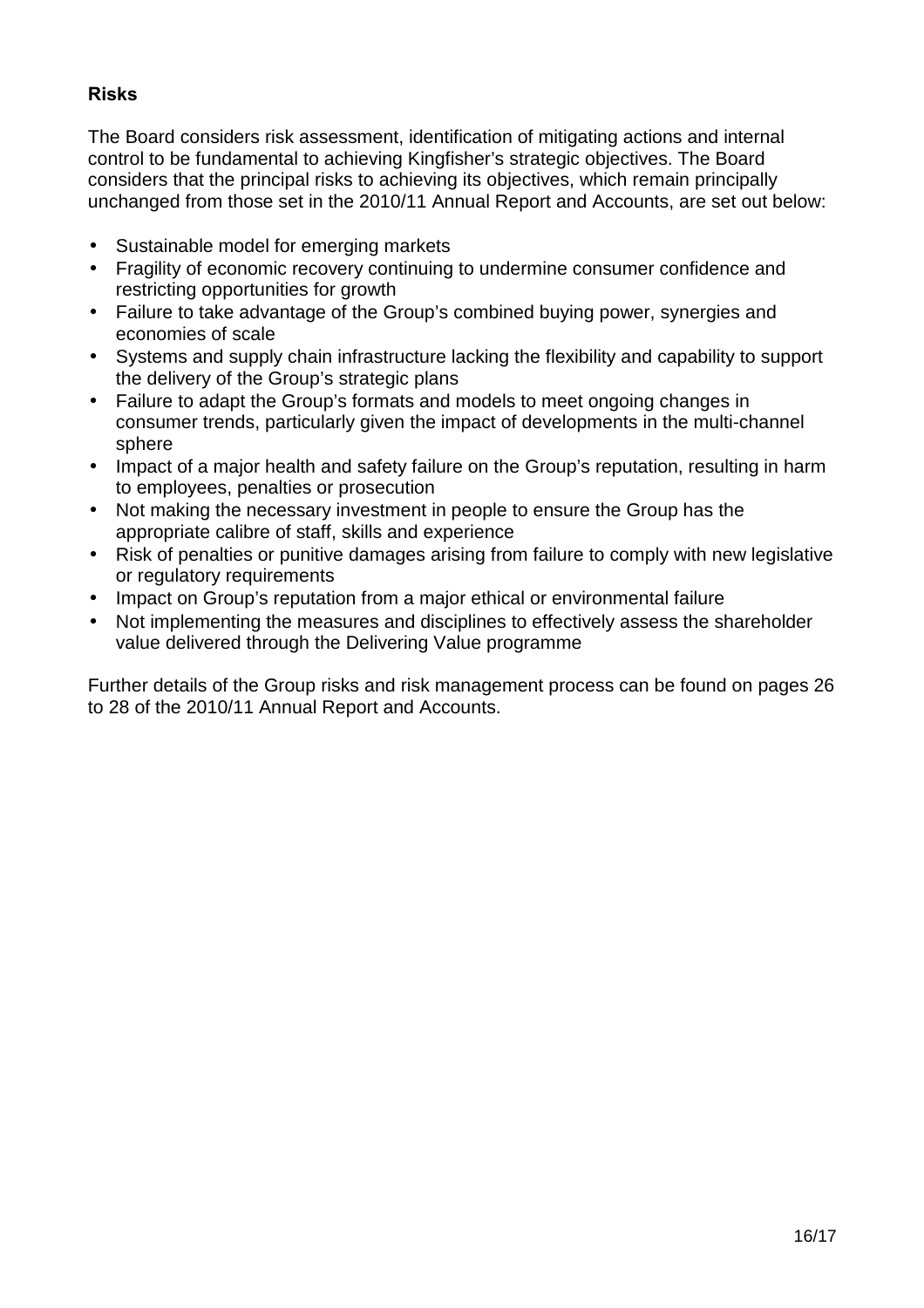## **Forward-looking statements**

This press release contains certain statements that are forward-looking and are therefore subject to risks, assumptions and uncertainties that could cause actual results to differ materially from those expressed or implied because they relate to future events. These forward-looking statements include, but are not limited to, statements relating to the Company's expectations around its three key priorities of Management, Capital and Returns and the associated seven steps to 'Delivering Value' objectives and the next phase of the Company's development known as 'Creating the Leader'.

Forward-looking statements can be identified by the use of relevant terminology including the words: "believes", "estimates", "anticipates", "expects", "intends", "plans", "goal", "target", "aim", "may", "will", "would", "could" or "should" or, in each case, their negative or other variations or comparable terminology and include all matters that are not historical facts. They appear in a number of places throughout this press release and include statements regarding our intentions, beliefs or current expectations and those of our officers, directors and employees concerning, amongst other things, our results of operations, financial condition, changes in tax rates, liquidity, prospects, growth, strategies and the businesses we operate.

Other factors that could cause actual results to differ materially from those estimated by the forward-looking statements include, but are not limited to, global economic business conditions, monetary and interest rate policies, foreign currency exchange rates, equity and property prices, the impact of competition, inflation and deflation, changes to regulations, taxes and legislation, changes to consumer saving and spending habits; and our success in managing these factors.

Consequently, our actual future financial condition, performance and results could differ materially from the plans, goals and expectations set out in our forward-looking statements. The Company undertakes no obligation to publicly update any forwardlooking statement, whether as a result of new information, future events or otherwise.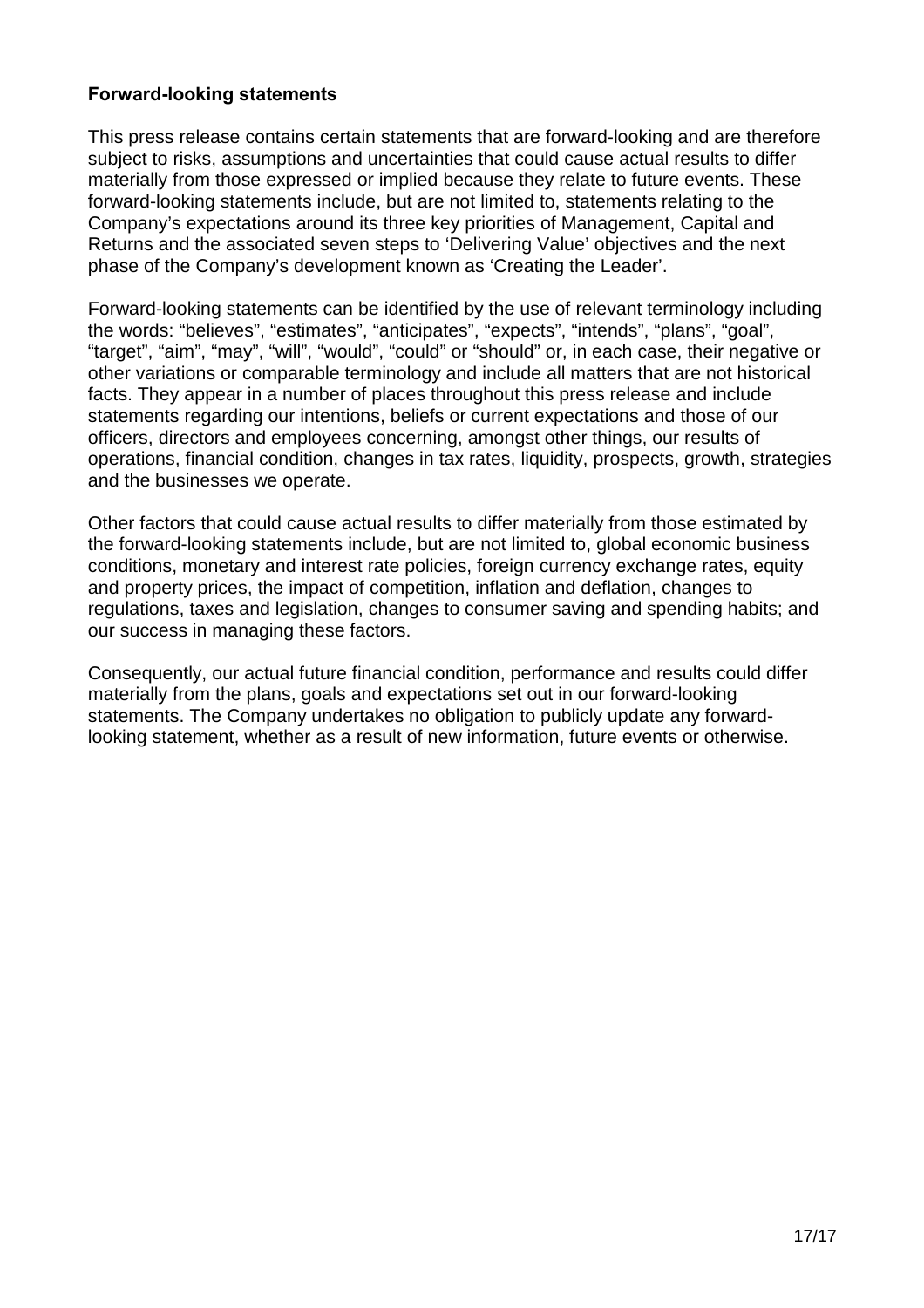# **2011/12 INTERIM CONDENSED FINANCIAL STATEMENTS (UNAUDITED)**

|                                    |              |                  | Half year ended 30 July 2011 |          |               | Half year ended 31 July 2010 |          |
|------------------------------------|--------------|------------------|------------------------------|----------|---------------|------------------------------|----------|
|                                    |              | <b>Before</b>    | Exceptional                  |          | <b>Before</b> | Exceptional                  |          |
|                                    |              | exceptional      | items                        |          | exceptional   | items                        |          |
| £ millions                         | <b>Notes</b> | items            | (note 5)                     | Total    | items         | (note 5)                     | Total    |
| <b>Sales</b>                       | 4            | 5,662            | ä,                           | 5,662    | 5,454         | $\blacksquare$               | 5,454    |
| Cost of sales                      |              | (3, 559)         | ۰                            | (3, 559) | (3, 455)      | $\overline{\phantom{a}}$     | (3, 455) |
| <b>Gross profit</b>                |              | 2,103            | $\blacksquare$               | 2,103    | 1,999         | ä,                           | 1,999    |
| Selling and distribution           |              |                  |                              |          |               |                              |          |
| expenses                           |              | (1, 407)         |                              | (1, 407) | (1, 390)      | (9)                          | (1, 399) |
| Administrative expenses            |              | (282)            |                              | (282)    | (260)         |                              | (260)    |
| Other income                       |              | 16               |                              | 16       | 14            | $\overline{2}$               | 16       |
| Share of post-tax results of joint |              |                  |                              |          |               |                              |          |
| ventures and associates            |              | 13               |                              | 13       | 11            |                              | 11       |
| <b>Operating profit</b>            |              | 443              |                              | 443      | 374           | (7)                          | 367      |
|                                    |              |                  |                              |          |               |                              |          |
| Analysed as:                       |              |                  |                              |          |               |                              |          |
| <b>Retail profit</b>               | 4            | 473              |                              | 473      | 402           | (7)                          | 395      |
| Central costs                      |              | (21)             |                              | (21)     | (20)          |                              | (20)     |
| Share of interest and tax of joint |              |                  |                              |          |               |                              |          |
| ventures and associates            |              | (9)              |                              | (9)      | (8)           |                              | (8)      |
|                                    |              |                  |                              |          |               |                              |          |
| Finance costs                      |              | (12)             |                              | (12)     | (22)          |                              | (22)     |
| Finance income                     |              | 7                |                              | 7        | 6             |                              | 6        |
| Net finance costs                  | 6            | $\overline{(5)}$ | $\blacksquare$               | (5)      | (16)          | ä,                           | (16)     |
| <b>Profit before taxation</b>      |              | 438              |                              | 438      | 358           | (7)                          | 351      |
| Income tax expense                 | 7            | (118)            |                              | (118)    | (107)         | 4                            | (103)    |
| Profit for the period              |              | 320              |                              | 320      | 251           | $\overline{3}$               | 248      |
|                                    |              |                  |                              |          |               |                              |          |
| Attributable to:                   |              |                  |                              |          |               |                              |          |
| Equity shareholders of the         |              |                  |                              |          |               |                              |          |
| Company                            |              |                  |                              | 321      |               |                              | 250      |
| Non-controlling interests          |              |                  |                              | (1)      |               |                              | (2)      |
|                                    |              |                  |                              | 320      |               |                              | 248      |
|                                    |              |                  |                              |          |               |                              |          |
| <b>Earnings per share</b>          | 8            |                  |                              |          |               |                              |          |
| <b>Basic</b>                       |              |                  |                              | 13.7p    |               |                              | 10.6p    |
| <b>Diluted</b>                     |              |                  |                              | 13.5p    |               |                              | 10.5p    |
| Adjusted basic                     |              |                  |                              | 13.5p    |               |                              | 10.6p    |
| Adjusted diluted                   |              |                  |                              | 13.2p    |               |                              | 10.5p    |

The proposed interim dividend for the period ended 30 July 2011 is 2.47p per share.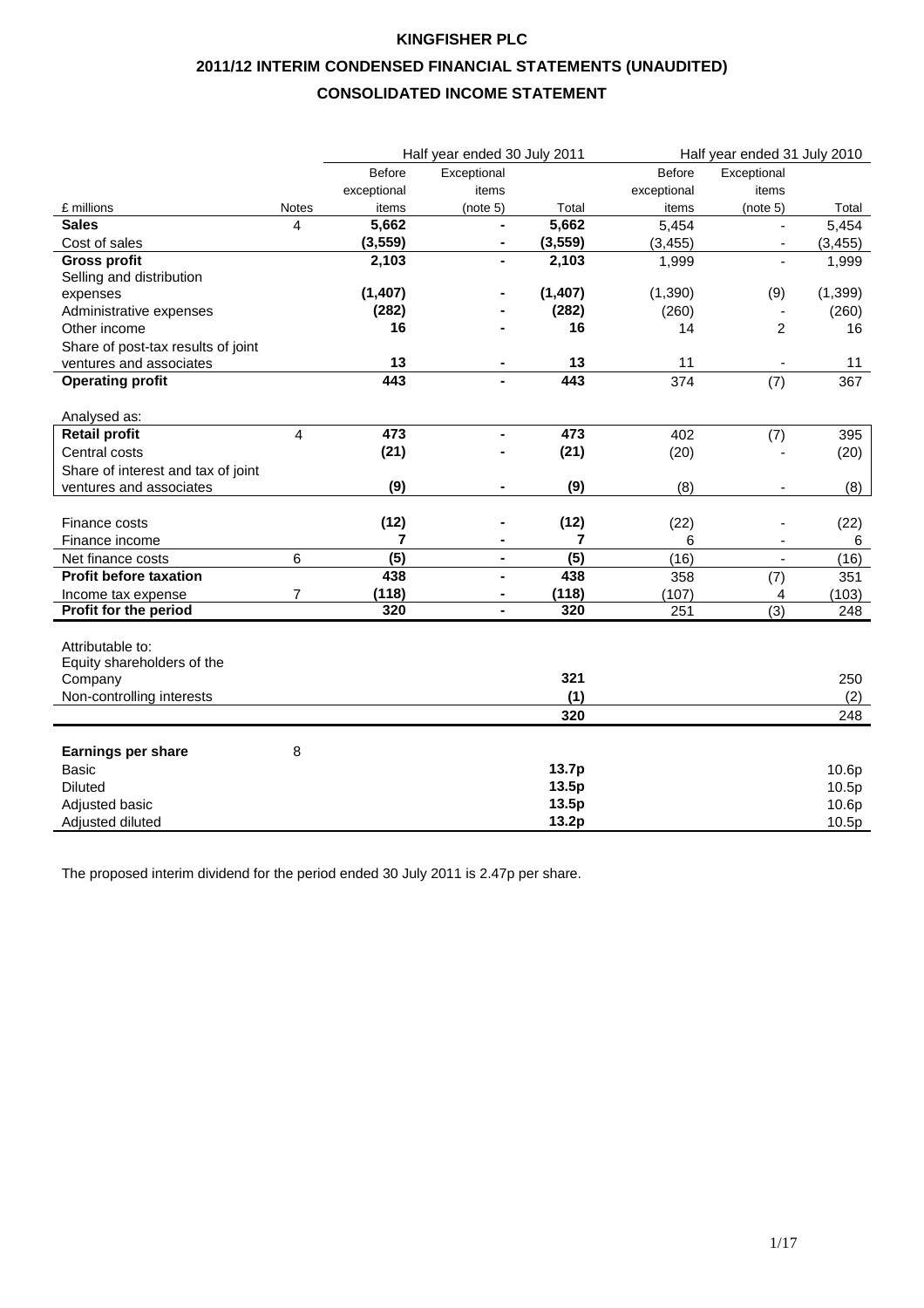# **2011/12 INTERIM CONDENSED FINANCIAL STATEMENTS (UNAUDITED)**

## **CONSOLIDATED INCOME STATEMENT**

|                                                            |                 |               | Year ended 29 January 2011 |          |
|------------------------------------------------------------|-----------------|---------------|----------------------------|----------|
|                                                            |                 | <b>Before</b> | Exceptional                |          |
|                                                            |                 | exceptional   | items                      |          |
| £ millions                                                 | <b>Notes</b>    | items         | (note 5)                   | Total    |
| <b>Sales</b>                                               | 4               | 10,450        |                            | 10,450   |
| Cost of sales                                              |                 | (6, 545)      |                            | (6, 545) |
| <b>Gross profit</b>                                        |                 | 3,905         |                            | 3,905    |
| Selling and distribution expenses                          |                 | (2,739)       | (9)                        | (2,748)  |
| Administrative expenses                                    |                 | (527)         |                            | (527)    |
| Other income                                               |                 | 34            | 3                          | 37       |
| Share of post-tax results of joint ventures and associates |                 | 31            |                            | 31       |
| <b>Operating profit</b>                                    |                 | 704           | (6)                        | 698      |
|                                                            |                 |               |                            |          |
| Analysed as:                                               |                 |               |                            |          |
| <b>Retail profit</b>                                       | $\overline{4}$  | 762           | (6)                        | 756      |
| Central costs                                              |                 | (41)          |                            | (41)     |
| Share of interest and tax of joint ventures and associates |                 | (17)          |                            | (17)     |
|                                                            |                 |               |                            |          |
| Finance costs                                              |                 | (46)          |                            | (46)     |
| Finance income                                             |                 | 19            |                            | 19       |
| Net finance costs                                          | $6\phantom{1}6$ | (27)          | $\blacksquare$             | (27)     |
| <b>Profit before taxation</b>                              |                 | 677           | (6)                        | 671      |
| Income tax expense                                         | 7               | (183)         | 3                          | (180)    |
| Profit for the year                                        |                 | 494           | $\overline{3}$             | 491      |
|                                                            |                 |               |                            |          |
| Attributable to:                                           |                 |               |                            |          |
| Equity shareholders of the Company                         |                 |               |                            | 494      |
| Non-controlling interests                                  |                 |               |                            | (3)      |
|                                                            |                 |               |                            | 491      |
|                                                            |                 |               |                            |          |
| <b>Earnings per share</b>                                  | 8               |               |                            |          |
| <b>Basic</b>                                               |                 |               |                            | 21.0p    |
| <b>Diluted</b>                                             |                 |               |                            | 20.7p    |
| Adjusted basic                                             |                 |               |                            | 20.5p    |
| Adjusted diluted                                           |                 |               |                            | 20.2p    |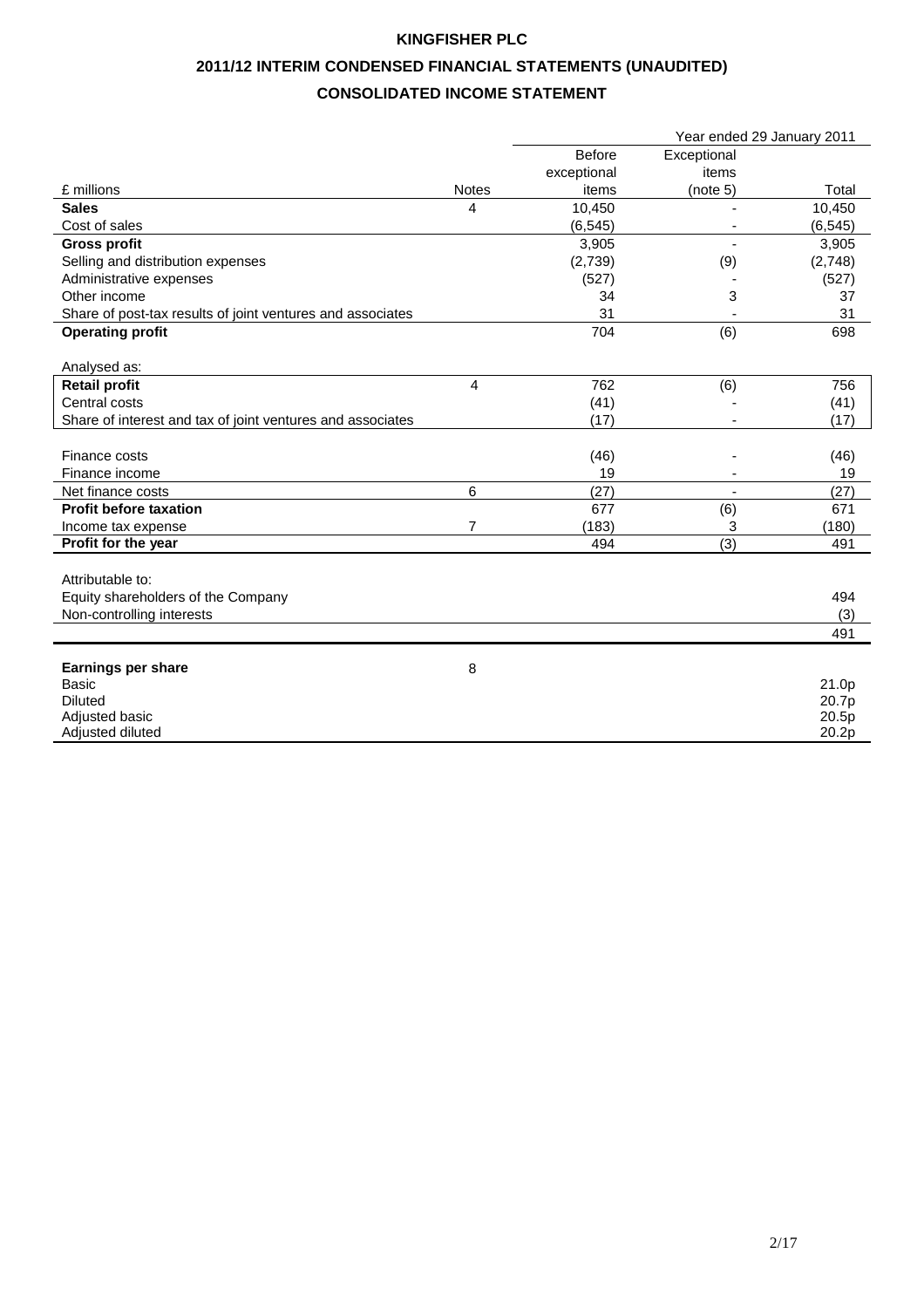# **2011/12 INTERIM CONDENSED FINANCIAL STATEMENTS (UNAUDITED) CONSOLIDATED STATEMENT OF COMPREHENSIVE INCOME**

|                                                      | Half year ended | Half year ended | Year ended      |
|------------------------------------------------------|-----------------|-----------------|-----------------|
| £ millions                                           | 30 July 2011    | 31 July 2010    | 29 January 2011 |
| <b>Profit for the period</b>                         | 320             | 248             | 491             |
| Actuarial (losses)/gains on post employment benefits | (19)            | 67              | 128             |
| Currency translation differences                     |                 |                 |                 |
| Group                                                | 16              | (71)            | 32              |
| Joint ventures and associates                        | 3               | (2)             |                 |
| Cash flow hedges                                     |                 |                 |                 |
| Fair value (losses)/gains                            | (13)            | 11              | 5               |
| Losses/(gains) transferred to inventories            | 12              | (11)            | (14)            |
| Tax on other comprehensive income                    | 5               | (15)            | (33)            |
| Other comprehensive income for the period            | 4               | (21)            | 118             |
| Total comprehensive income for the period            | 324             | 227             | 609             |
|                                                      |                 |                 |                 |
| Attributable to:                                     |                 |                 |                 |
| Equity shareholders of the Company                   | 325             | 229             | 611             |
| Non-controlling interests                            | (1)             | (2)             | (2)             |
|                                                      | 324             | 227             | 609             |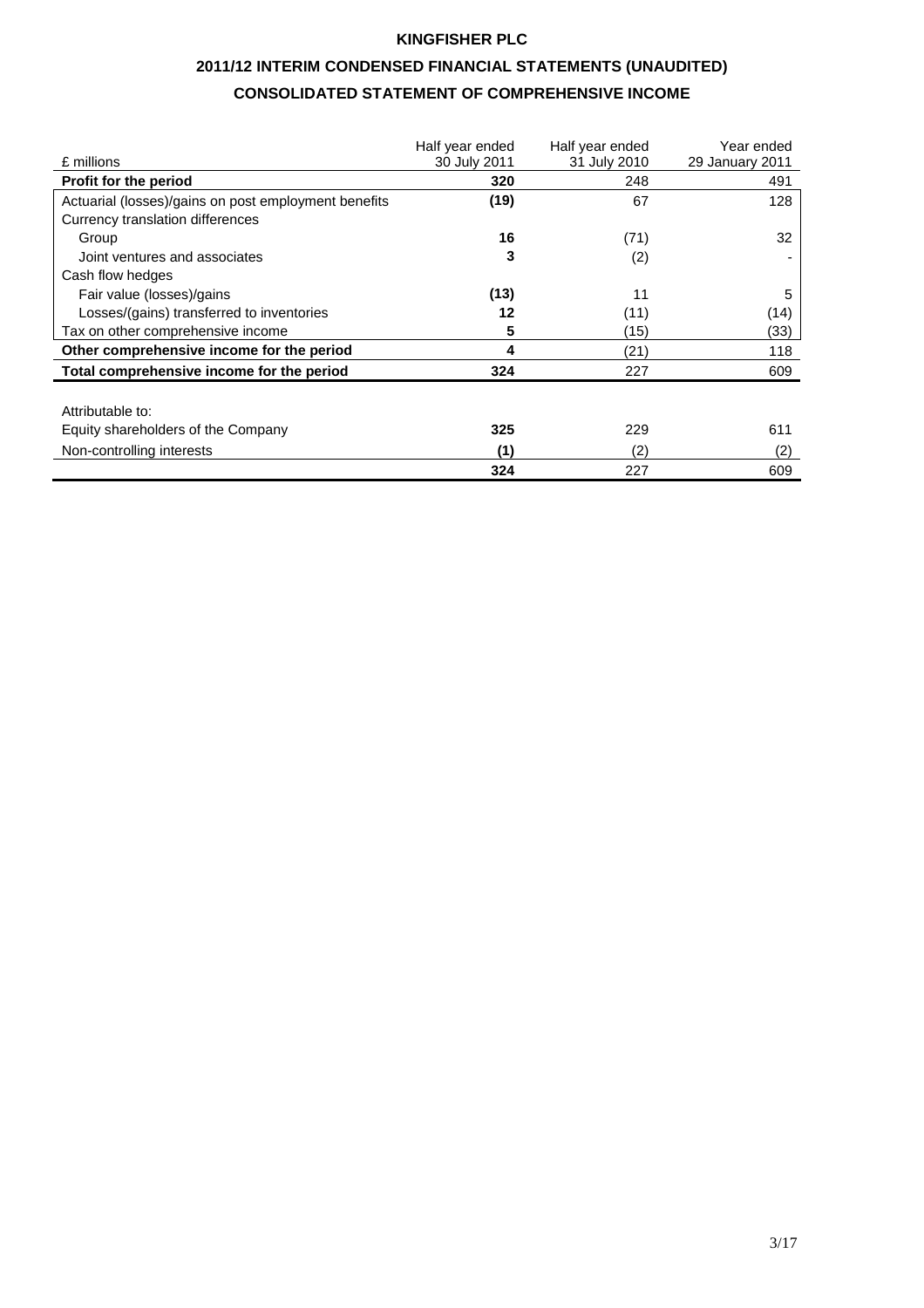# **2011/12 INTERIM CONDENSED FINANCIAL STATEMENTS (UNAUDITED) CONSOLIDATED STATEMENT OF CHANGES IN EQUITY**

|                                              | Attributable to equity shareholders of the Company |                |                              |          |                |       |                |                 |
|----------------------------------------------|----------------------------------------------------|----------------|------------------------------|----------|----------------|-------|----------------|-----------------|
|                                              |                                                    |                | Own                          |          | Other          |       | Non-           |                 |
|                                              | Share                                              | Share          | shares                       | Retained | reserves       |       | controlling    | Total           |
| £ millions                                   | capital                                            | premium        | held                         | earnings | (note 12)      | Total | interests      | equity          |
| At 30 January 2011                           | 371                                                | 2,194          | (42)                         | 2,390    | 539            | 5,452 | 8              | 5,460           |
| Profit for the period                        | $\blacksquare$                                     |                | $\qquad \qquad \blacksquare$ | 321      | $\blacksquare$ | 321   | (1)            | 320             |
| Actuarial losses on post employment          |                                                    |                |                              |          |                |       |                |                 |
| benefits                                     |                                                    |                |                              | (19)     |                | (19)  |                | (19)            |
| Currency translation differences             |                                                    |                |                              |          |                |       |                |                 |
| Group                                        |                                                    |                |                              |          | 16             | 16    |                | 16              |
| Joint ventures and associates                |                                                    |                |                              |          | 3              | 3     |                | 3               |
| Cash flow hedges                             |                                                    |                |                              |          |                |       |                |                 |
| Fair value losses                            |                                                    |                |                              |          | (13)           | (13)  |                | (13)            |
| Losses transferred to inventories            |                                                    |                |                              |          | 12             | 12    |                | 12              |
| Tax on other comprehensive income            |                                                    |                |                              | 6        | (1)            | 5     | $\blacksquare$ | $5\phantom{.0}$ |
| Other comprehensive income for               |                                                    |                |                              |          |                | 4     |                |                 |
| the period<br>Total comprehensive income for | $\blacksquare$                                     | -              |                              | (13)     | 17             |       |                | 4               |
| the period                                   |                                                    |                |                              | 308      | 17             | 325   | (1)            | 324             |
|                                              |                                                    |                |                              | 17       | $\blacksquare$ | 17    | $\blacksquare$ | 17              |
| Share-based compensation                     | 1                                                  |                |                              |          |                | 1     |                | $\mathbf{1}$    |
| Shares issued under share schemes            |                                                    |                |                              |          |                |       |                |                 |
| Own shares purchased                         |                                                    |                | (117)                        |          |                | (117) |                | (117)           |
| Own shares disposed                          |                                                    |                | 21                           | (20)     |                | 1     | $\blacksquare$ | 1               |
| <b>Dividends</b>                             |                                                    |                |                              | (121)    |                | (121) | ۰              | (121)           |
| Purchase of non-controlling interests        |                                                    |                |                              | (7)      |                | (7)   | $\blacksquare$ | (7)             |
| At 30 July 2011                              | 372                                                | 2,194          | (138)                        | 2,567    | 556            | 5,551 | $\overline{7}$ | 5,558           |
|                                              |                                                    |                |                              |          |                |       |                |                 |
| At 31 January 2010                           | 371                                                | 2,191          | (54)                         | 1,921    | 516            | 4,945 | 10             | 4,955           |
| Profit for the period                        | ÷,                                                 | $\blacksquare$ | ÷,                           | 250      | $\blacksquare$ | 250   | (2)            | 248             |
| Actuarial gains on post employment           |                                                    |                |                              |          |                |       |                |                 |
| benefits                                     |                                                    |                |                              | 67       |                | 67    |                | 67              |
| Currency translation differences             |                                                    |                |                              |          |                |       |                |                 |
| Group                                        |                                                    |                |                              |          | (71)           | (71)  |                | (71)            |
| Joint ventures and associates                |                                                    |                |                              |          | (2)            | (2)   |                | (2)             |
| Cash flow hedges<br>Fair value gains         |                                                    |                |                              |          | 11             | 11    |                | 11              |
| Gains transferred to inventories             |                                                    |                |                              |          | (11)           | (11)  | $\overline{a}$ | (11)            |
| Tax on other comprehensive income            |                                                    |                |                              | (20)     | 5              | (15)  | $\blacksquare$ | (15)            |
| Other comprehensive income for               |                                                    |                |                              |          |                |       |                |                 |
| the period                                   |                                                    |                |                              | 47       | (68)           | (21)  | ä,             | (21)            |
| Total comprehensive income for               |                                                    |                |                              |          |                |       |                |                 |
| the period                                   |                                                    |                |                              | 297      | (68)           | 229   | (2)            | 227             |
| Share-based compensation                     |                                                    |                |                              | 12       |                | 12    | ÷.             | 12              |
| Own shares disposed                          |                                                    |                | 8                            | (8)      | $\overline{a}$ |       | $\overline{a}$ |                 |
| Dividends                                    |                                                    |                |                              | (84)     |                | (84)  |                | (84)            |
| At 31 July 2010                              | 371                                                | 2,191          | (46)                         | 2,138    | 448            | 5,102 | 8              | 5,110           |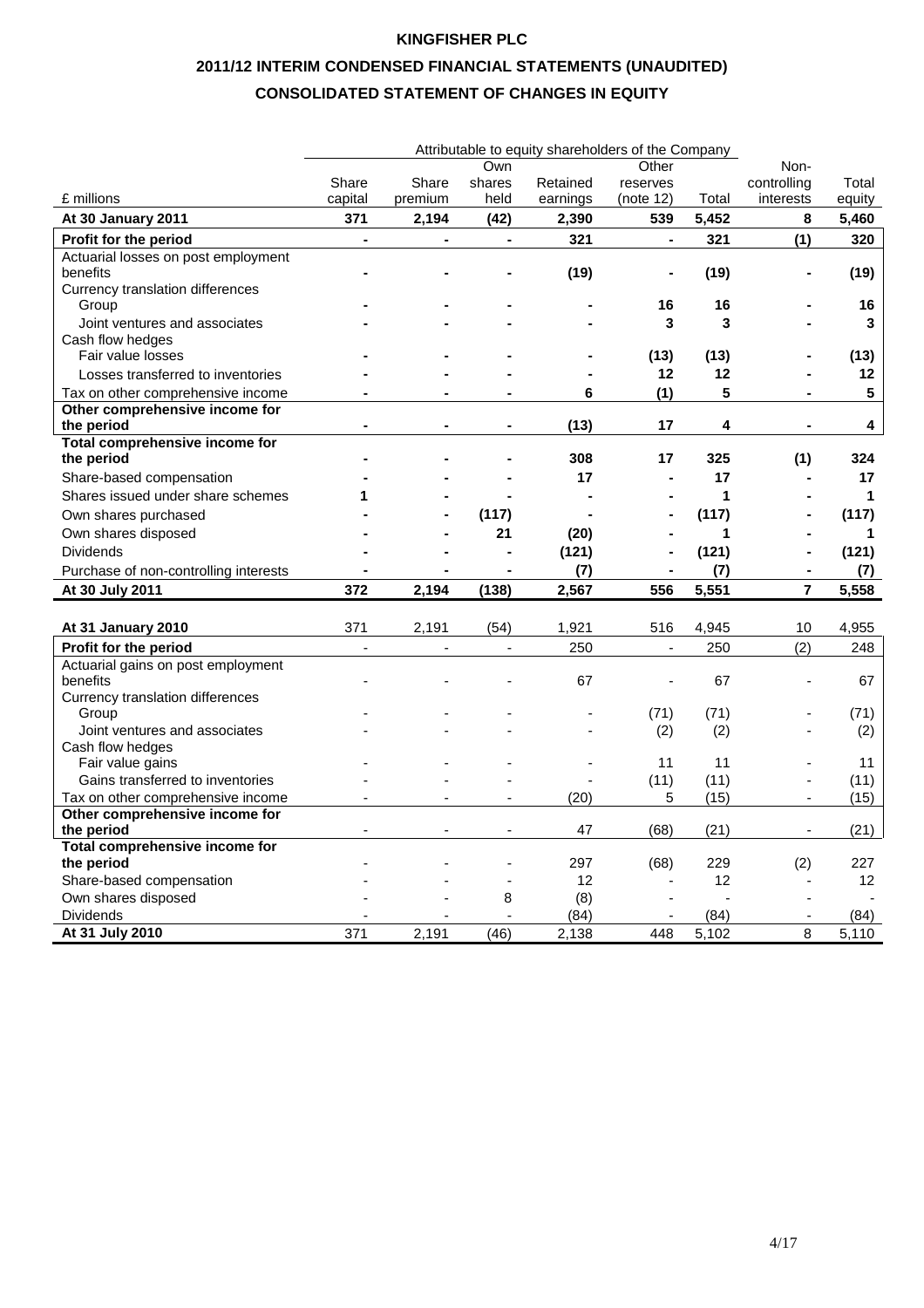# **2011/12 INTERIM CONDENSED FINANCIAL STATEMENTS (UNAUDITED) CONSOLIDATED STATEMENT OF CHANGES IN EQUITY**

|                                    |         | Attributable to equity shareholders of the Company |        |          |           |       |                          |        |
|------------------------------------|---------|----------------------------------------------------|--------|----------|-----------|-------|--------------------------|--------|
|                                    |         |                                                    | Own    |          | Other     |       | Non-                     |        |
|                                    | Share   | Share                                              | shares | Retained | reserves  |       | controlling              | Total  |
| £ millions                         | capital | premium                                            | held   | earnings | (note 12) | Total | interests                | equity |
| At 31 January 2010                 | 371     | 2,191                                              | (54)   | 1,921    | 516       | 4,945 | 10                       | 4,955  |
| <b>Profit for the year</b>         |         |                                                    |        | 494      |           | 494   | (3)                      | 491    |
| Actuarial gains on post employment |         |                                                    |        |          |           |       |                          |        |
| benefits                           |         |                                                    |        | 128      |           | 128   |                          | 128    |
| Currency translation differences   |         |                                                    |        |          |           |       |                          |        |
| Group                              |         |                                                    |        |          | 31        | 31    |                          | 32     |
| Cash flow hedges                   |         |                                                    |        |          |           |       |                          |        |
| Fair value gains                   |         |                                                    |        |          | 5         | 5     |                          | 5      |
| Gains transferred to inventories   |         |                                                    |        |          | (14)      | (14)  |                          | (14)   |
| Tax on other comprehensive income  |         |                                                    |        | (34)     |           | (33)  | $\overline{\phantom{0}}$ | (33)   |
| Other comprehensive income for     |         |                                                    |        |          |           |       |                          |        |
| the year                           |         |                                                    |        | 94       | 23        | 117   | 1                        | 118    |
| Total comprehensive income for     |         |                                                    |        |          |           |       |                          |        |
| the year                           |         |                                                    |        | 588      | 23        | 611   | (2)                      | 609    |
| Share-based compensation           |         |                                                    |        | 21       |           | 21    |                          | 21     |
| Shares issued under share schemes  |         | 3                                                  |        |          |           | 3     |                          | 3      |
| Own shares disposed                |         |                                                    | 12     | (11)     |           |       |                          |        |
| <b>Dividends</b>                   |         |                                                    |        | (129)    |           | (129) | $\overline{\phantom{a}}$ | (129)  |
| At 29 January 2011                 | 371     | 2,194                                              | (42)   | 2,390    | 539       | 5,452 | 8                        | 5,460  |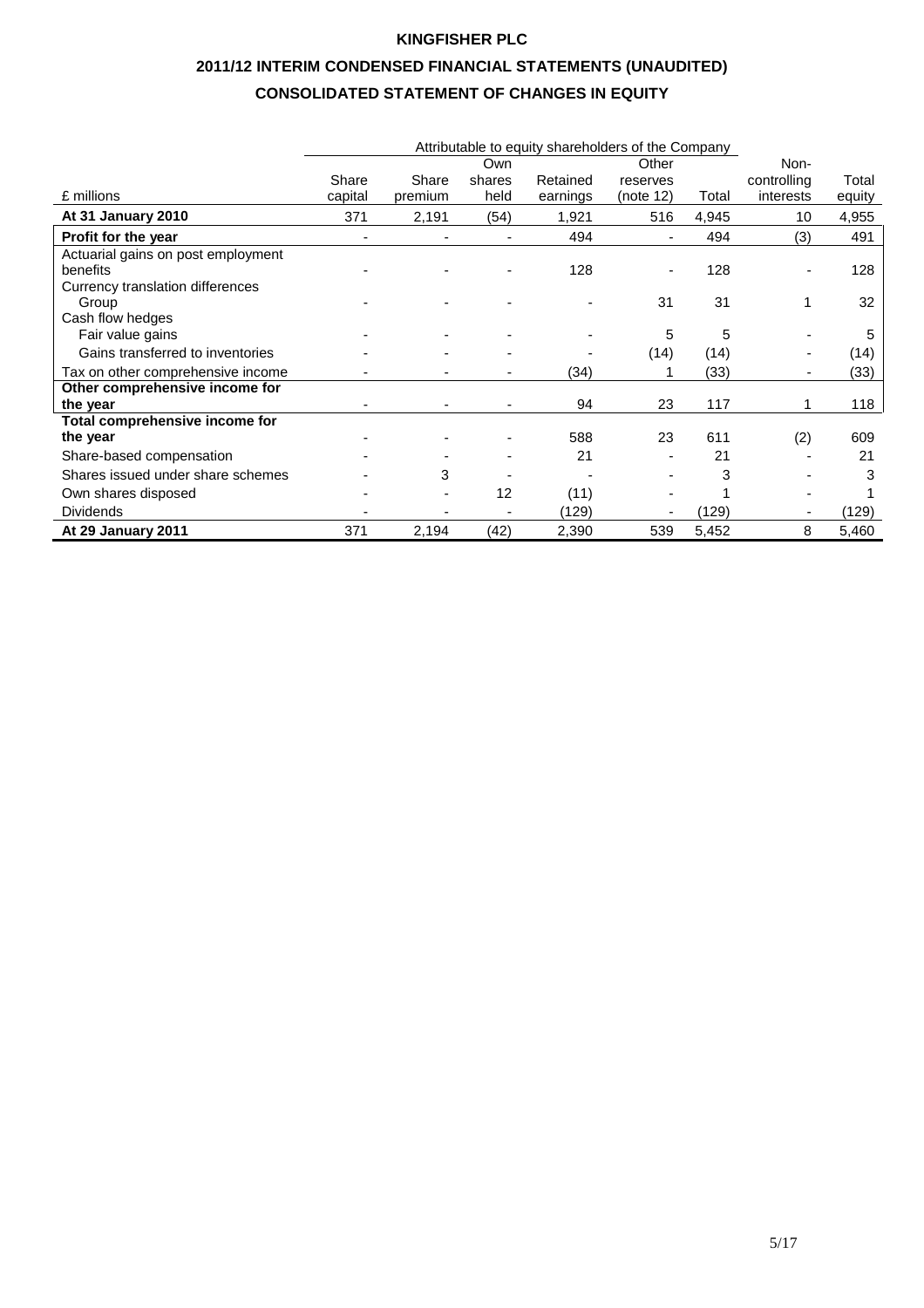## **2011/12 INTERIM CONDENSED FINANCIAL STATEMENTS (UNAUDITED)**

## **CONSOLIDATED BALANCE SHEET**

| £ millions                                               | Notes | At<br>30 July 2011 | At<br>31 July 2010 | At<br>29 January 2011 |
|----------------------------------------------------------|-------|--------------------|--------------------|-----------------------|
| <b>Non-current assets</b>                                |       |                    |                    |                       |
| Goodwill                                                 |       | 2,398              | 2,394              | 2,395                 |
| Other intangible assets                                  |       | 98                 | 69                 | 86                    |
|                                                          |       | 3,754              | 3,503              | 3,632                 |
| Property, plant and equipment                            |       |                    |                    |                       |
| Investment property                                      |       | 40                 | 25                 | 32                    |
| Investments in joint ventures and associates             |       | 266                | 237                | 259                   |
| Deferred tax assets                                      |       | 24                 | 25                 | 27                    |
| Derivatives                                              |       | 56                 | 103                | 62                    |
| Other receivables                                        |       | 19                 | 22                 | 15                    |
|                                                          |       | 6,655              | 6,378              | 6,508                 |
| <b>Current assets</b>                                    |       |                    |                    |                       |
| Inventories                                              |       | 1,956              | 1,743              | 1,791                 |
| Trade and other receivables                              |       | 574                | 504                | 513                   |
| Derivatives                                              |       | 11                 | 34                 | 15                    |
| Current tax assets                                       |       | 38                 | 39                 | 45                    |
| Cash and cash equivalents                                |       | 594                | 1,380              | 731                   |
|                                                          |       | 3,173              | 3,700              | 3,095                 |
| <b>Total assets</b>                                      |       | 9,828              | 10,078             | 9,603                 |
|                                                          |       |                    |                    |                       |
| <b>Current liabilities</b>                               |       |                    |                    |                       |
| Trade and other payables                                 |       | (2, 558)           | (2,625)            | (2, 519)              |
| <b>Borrowings</b>                                        |       | (253)              | (571)              | (196)                 |
| Derivatives                                              |       | (19)               | (8)                | (11)                  |
| <b>Current tax liabilities</b>                           |       | (386)              | (381)              | (372)                 |
| Provisions                                               |       | (26)               | (19)               | (27)                  |
|                                                          |       | (3, 242)           | (3,604)            | (3, 125)              |
| <b>Non-current liabilities</b>                           |       |                    |                    |                       |
| Other payables                                           |       | (79)               | (66)               | (76)                  |
| <b>Borrowings</b>                                        |       | (563)              | (875)              | (577)                 |
| Derivatives                                              |       | (14)               | (23)               | (17)                  |
| Deferred tax liabilities                                 |       | (262)              | (205)              | (238)                 |
| Provisions                                               |       | (42)               | (70)               | (52)                  |
| Post employment benefits                                 | 11    | (68)               | (125)              | (58)                  |
|                                                          |       | (1,028)            | (1, 364)           | (1,018)               |
| <b>Total liabilities</b>                                 |       | (4,270)            | (4,968)            | (4, 143)              |
|                                                          |       |                    |                    |                       |
| <b>Net assets</b>                                        |       | 5,558              | 5,110              | 5,460                 |
|                                                          |       |                    |                    |                       |
| <b>Equity</b>                                            |       |                    |                    |                       |
| Share capital                                            |       | 372                | 371                | 371                   |
| Share premium                                            |       | 2,194              | 2,191              | 2,194                 |
| Own shares held                                          |       | (138)              | (46)               | (42)                  |
| Retained earnings                                        |       | 2,567              | 2,138              | 2,390                 |
| Other reserves                                           | 12    | 556                | 448                | 539                   |
| Total attributable to equity shareholders of the Company |       | 5,551              | 5,102              | 5,452                 |
| Non-controlling interests                                |       | 7                  | 8                  | 8                     |
| <b>Total equity</b>                                      |       | 5,558              | 5,110              | 5,460                 |
|                                                          |       |                    |                    |                       |

The interim financial report was approved by the Board of Directors on 14 September 2011 and signed on its behalf by:

Ian Cheshire, Group Chief Executive Kevin O'Byrne, Group Finance Director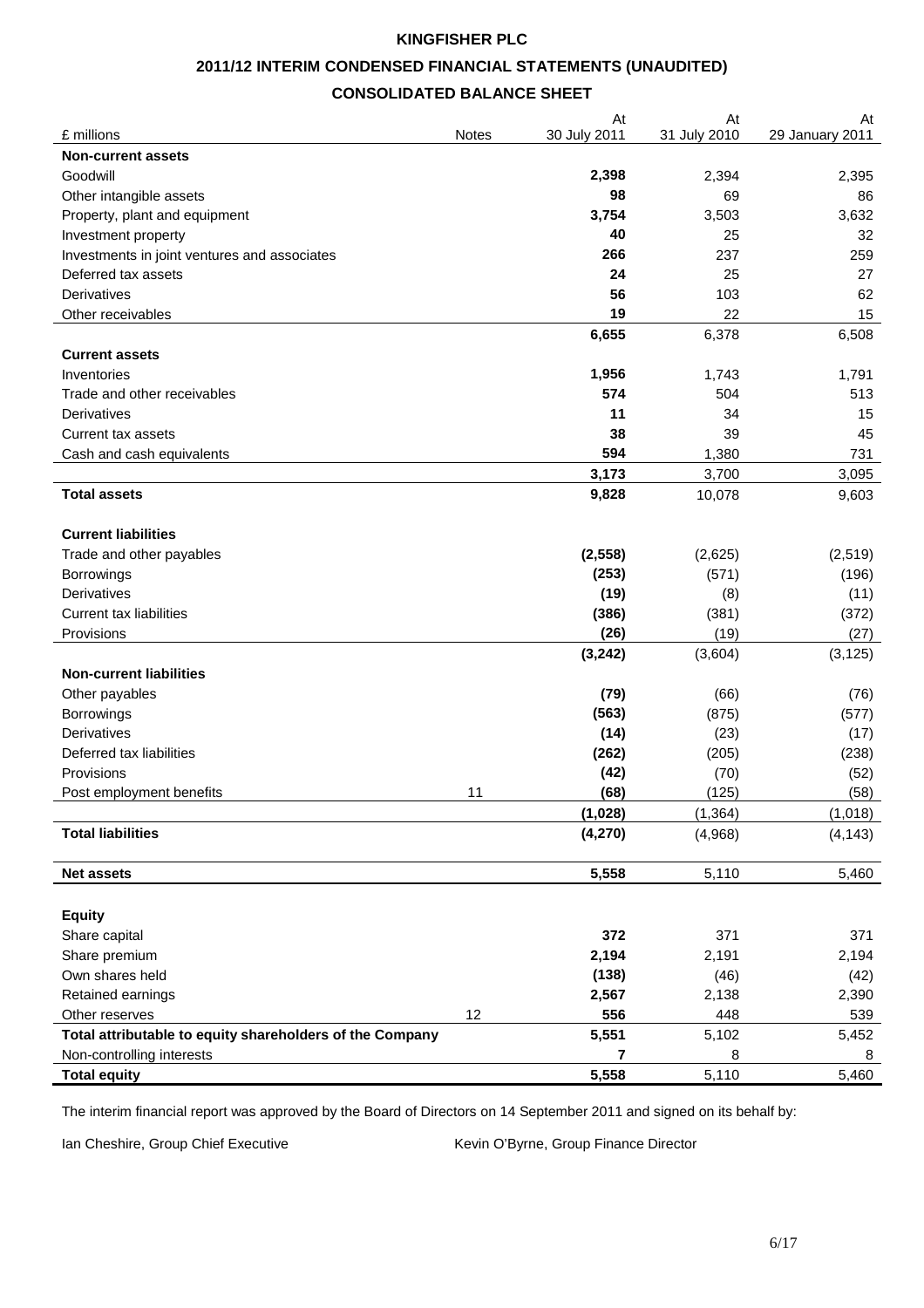# **2011/12 INTERIM CONDENSED FINANCIAL STATEMENTS (UNAUDITED)**

## **CONSOLIDATED CASH FLOW STATEMENT**

|                                                                            |       | Half year ended | Half year ended     | Year ended      |
|----------------------------------------------------------------------------|-------|-----------------|---------------------|-----------------|
| £ millions                                                                 | Notes | 30 July 2011    | 31 July 2010        | 29 January 2011 |
| <b>Operating activities</b>                                                |       |                 |                     |                 |
| Cash generated by operations                                               | 13    | 375             | 492                 | 763             |
| Income tax paid                                                            |       | (68)            | (51)                | (133)           |
| Net cash flows from operating activities                                   |       | 307             | 441                 | 630             |
|                                                                            |       |                 |                     |                 |
| <b>Investing activities</b>                                                |       |                 |                     |                 |
| Purchase of businesses and non-controlling interests                       |       | (9)             |                     |                 |
| Purchase of property, plant and equipment, investment                      |       |                 |                     |                 |
| property and intangible assets                                             |       | (263)           | (127)               | (310)           |
| Disposal of property, plant and equipment, investment                      |       |                 |                     |                 |
| property and intangible assets                                             |       |                 | 73                  | 87              |
| Interest received<br>Dividends received from joint ventures and associates |       | 6<br>9          | 6<br>$\overline{7}$ | 19<br>6         |
|                                                                            |       |                 |                     |                 |
| Net cash flows from investing activities                                   |       | (257)           | (41)                | (198)           |
|                                                                            |       |                 |                     |                 |
| <b>Financing activities</b>                                                |       |                 |                     |                 |
| Interest paid                                                              |       | (9)             | (15)                | (33)            |
| Interest element of finance lease rental payments                          |       | (2)             | (3)                 | (5)             |
| Repayment of bank loans<br>Repayment of Medium Term Notes and              |       | (8)             | (37)                | (57)            |
| other fixed term debt                                                      |       | (10)            | (124)               | (696)           |
| (Payment)/receipt on financing derivatives                                 |       | (3)             | 2                   | 6               |
| Capital element of finance lease rental payments                           |       | (6)             | (7)                 | (12)            |
| Issue of share capital under share schemes                                 |       | 1               |                     | 3               |
| Purchase of own shares                                                     |       | (117)           |                     |                 |
| Disposal of own shares                                                     |       | 1               |                     | 1               |
| Dividends paid to equity shareholders of the Company                       |       | (121)           | (84)                | (129)           |
| Net cash flows from financing activities                                   |       | (274)           | (268)               | (922)           |
|                                                                            |       |                 |                     |                 |
| Net (decrease)/increase in cash and cash equivalents                       |       |                 |                     |                 |
| and bank overdrafts                                                        |       | (224)           | 132                 | (490)           |
| Cash and cash equivalents and bank overdrafts at                           |       |                 |                     |                 |
| beginning of period                                                        |       | 636             | 1,135               | 1,135           |
| Exchange differences                                                       |       | 22              | (69)                | (9)             |
| Cash and cash equivalents and bank overdrafts at                           |       |                 |                     |                 |
| end of period                                                              | 14    | 434             | 1,198               | 636             |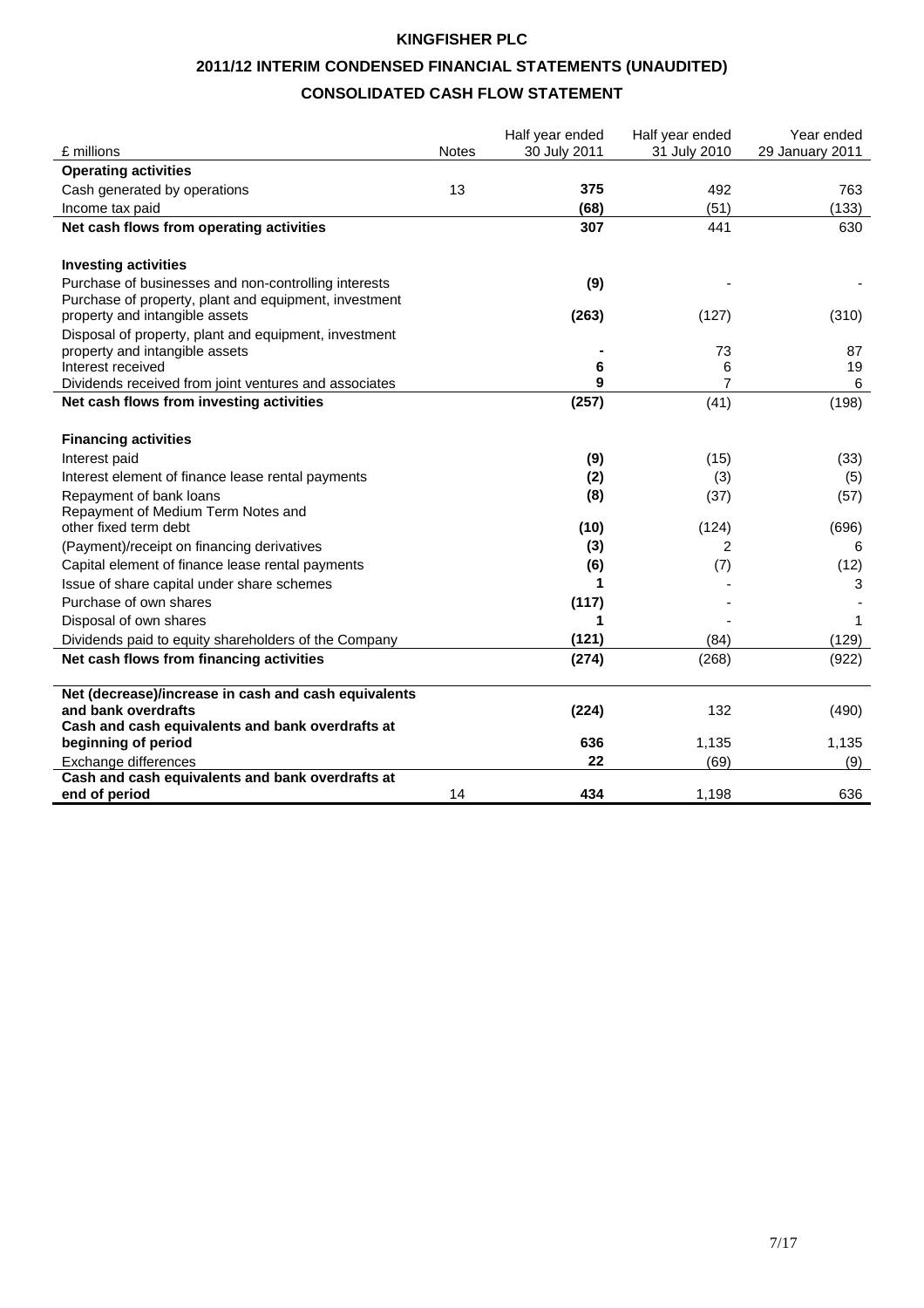# **2011/12 INTERIM CONDENSED FINANCIAL STATEMENTS (UNAUDITED) NOTES TO THE CONDENSED CONSOLIDATED FINANCIAL STATEMENTS**

### **1. General information**

Kingfisher plc ('the Company'), its subsidiaries, joint ventures and associates (together 'the Group') supply home improvement products and services through a network of retail stores and other channels, located mainly in the United Kingdom, continental Europe and China.

Kingfisher plc is a company incorporated in the United Kingdom.

The address of its registered office is 3 Sheldon Square, Paddington, London W2 6PX.

The Company is listed on the London Stock Exchange.

The interim financial report does not comprise statutory accounts within the meaning of section 434 of the Companies Act 2006. Audited statutory accounts for the year ended 29 January 2011 were approved by the Board of Directors on 23 March 2011 and delivered to the Registrar of Companies. The report of the auditors on those accounts was unqualified, did not contain an emphasis of matter paragraph and did not contain any statement under sections 498(2) or (3) of the Companies Act 2006.

The interim financial report has been reviewed, not audited, and was approved by the Board of Directors on 14 September 2011.

#### **2. Basis of preparation**

The interim financial report for the 26 weeks ended 30 July 2011 ('the half year') has been prepared in accordance with the Disclosure and Transparency Rules of the Financial Services Authority and with IAS 34, 'Interim Financial Reporting', as adopted by the European Union. It should be read in conjunction with the annual financial statements for the year ended 29 January 2011, which have been prepared in accordance with IFRSs as adopted by the European Union. The consolidated income statement and related notes represent results for continuing operations, there being no discontinued operations in the periods presented. Where comparatives are given, '2010/11' refers to the prior half year.

There have been no changes in estimates of amounts reported in prior periods that have had a material effect in the current period.

The Directors of Kingfisher plc, having made appropriate enquiries, consider that adequate resources exist for the Group to continue in operational existence for the foreseeable future and that, therefore, it is appropriate to adopt the going concern basis in preparing the condensed consolidated financial statements for the half year ended 30 July 2011.

|                  | Half year ended<br>30 July 2011 |            | Half year ended<br>31 July 2010 |            |         |          |  | Year ended<br>29 January 2011 |
|------------------|---------------------------------|------------|---------------------------------|------------|---------|----------|--|-------------------------------|
|                  | Average                         | Period end | Average                         | Period end | Average | Year end |  |                               |
|                  | rate                            | rate       | rate                            | rate       | rate    | Rate     |  |                               |
| Euro             | 1.14                            | 1.14       | 1.16                            | 1.20       | 1.17    | 1.16     |  |                               |
| <b>US Dollar</b> | 1.62                            | 1.65       | 1.51                            | 1.56       | 1.54    | 1.59     |  |                               |
| Polish Zloty     | 4.54                            | 4.57       | 4.64                            | 4.79       | 4.65    | 4.52     |  |                               |
| Chinese Renminbi | 10.56                           | 10.59      | 10.31                           | 10.58      | 10.41   | 10.45    |  |                               |

#### Principal rates of exchange against Sterling

#### Use of non-GAAP measures

Kingfisher believes that retail profit, adjusted pre-tax profit, effective tax rate, adjusted post-tax profit and adjusted earnings per share provide additional useful information on underlying trends to shareholders. These and other non-GAAP measures such as net debt/cash are used by Kingfisher for internal performance analysis and incentive compensation arrangements for employees. The terms 'retail profit', 'exceptional items', 'adjusted', 'effective tax rate' and 'net debt/cash' are not defined terms under IFRS and may therefore not be comparable with similarly titled measures reported by other companies. They are not intended to be a substitute for, or superior to, GAAP measures.

Retail profit is defined as continuing operating profit before central costs (principally the costs of the Group's head office), exceptional items, amortisation of acquisition intangibles and the Group's share of interest and tax of joint ventures and associates.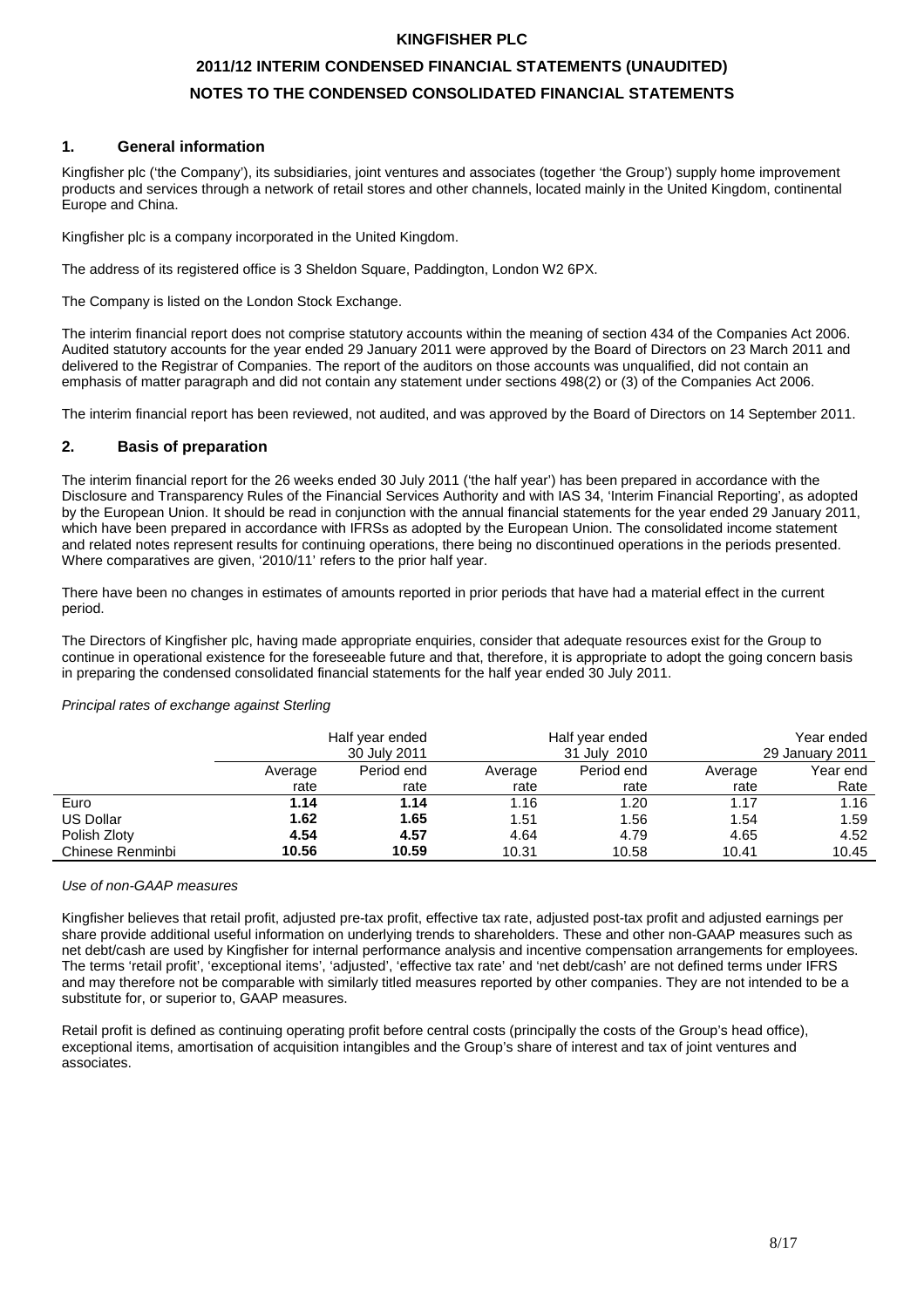The separate reporting of non-recurring exceptional items, which are presented as exceptional within their relevant income statement category, helps provide an indication of the Group's underlying business performance. The principal items which are included as exceptional items are:

- non trading items included in operating profit such as profits and losses on the disposal, closure or impairment of subsidiaries, joint ventures, associates and investments which do not form part of the Group's trading activities;
- profits and losses on the disposal of properties; and
- the costs of significant restructuring and incremental acquisition integration costs.

The term 'adjusted' refers to the relevant measure being reported for continuing operations excluding exceptional items, financing fair value remeasurements, amortisation of acquisition intangibles, related tax items and prior year tax items. Financing fair value remeasurements represent changes in the fair value of financing derivatives, excluding interest accruals, offset by fair value adjustments to the carrying amount of borrowings and other hedged items under fair value hedge relationships. Financing derivatives are those that relate to underlying items of a financing nature.

The effective tax rate represents the effective income tax expense as a percentage of continuing profit before taxation excluding exceptional items. Effective income tax expense is the continuing income tax expense excluding tax on exceptional items and tax adjustments in respect of prior years and changes in tax rates.

Net debt (or net cash) comprises borrowings and financing derivatives (excluding accrued interest), less cash and cash equivalents and current other investments.

#### **3. Accounting policies**

The accounting policies adopted are consistent with those of the annual financial statements for the year ended 29 January 2011, as described in note 2 of those financial statements.

Taxes on income for interim periods are accrued using the tax rate that would be applicable to expected total annual earnings.

There are no standards, amendments to standards or interpretations that are both mandatory for the first time for the financial year ending 28 January 2012 and expected to have a material impact on the Group's results.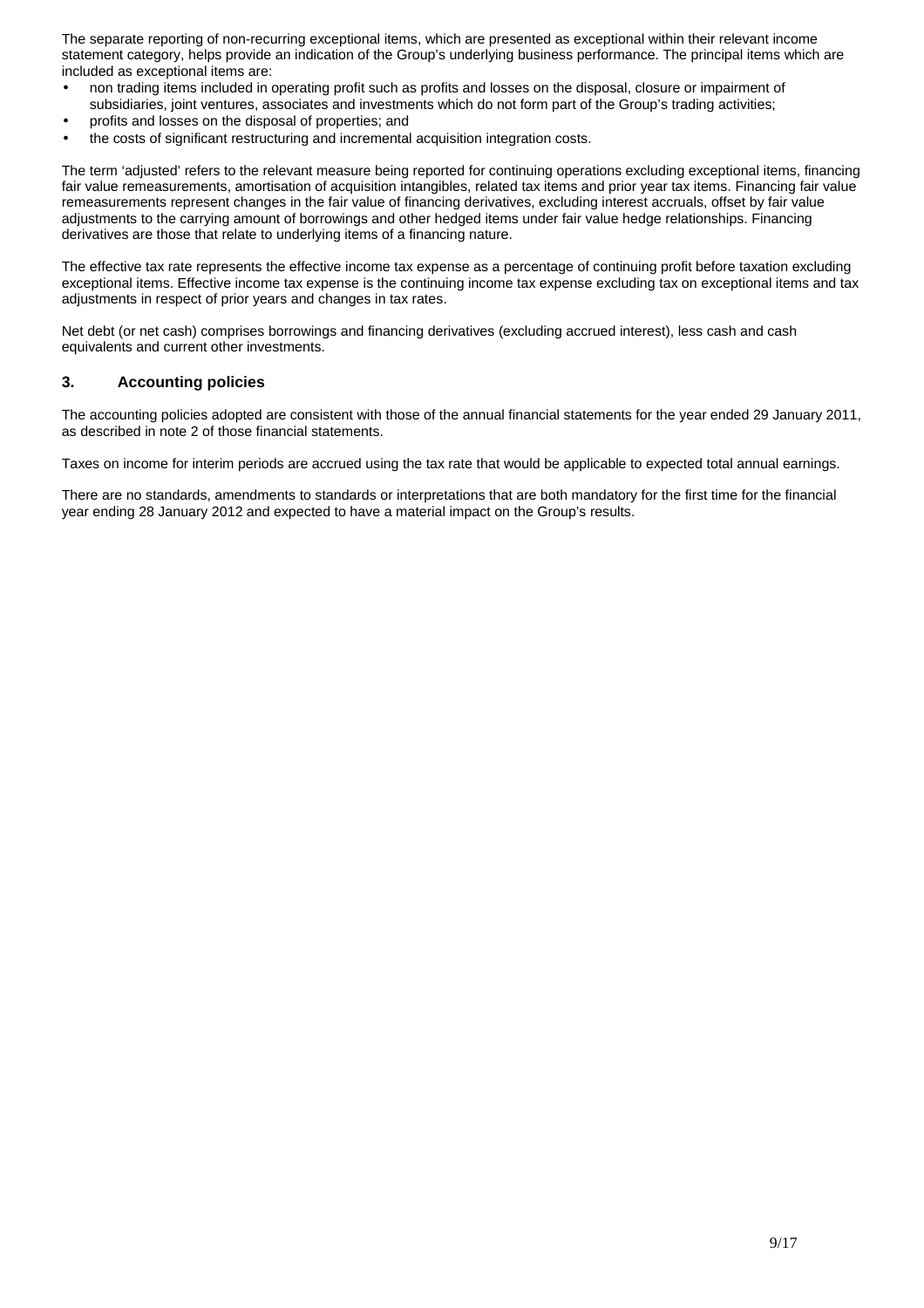## **4. Segmental analysis**

#### **Income statement**

|                                                            |              |        | Half year ended 30 July 2011 |       |       |
|------------------------------------------------------------|--------------|--------|------------------------------|-------|-------|
|                                                            |              |        | Other International          |       |       |
| £ millions                                                 | UK & Ireland | France | Poland                       | Other | Total |
| <b>Sales</b>                                               | 2,306        | 2,341  | 570                          | 445   | 5,662 |
| <b>Retail profit</b>                                       | 182          | 201    | 70                           | 20    | 473   |
| Central costs                                              |              |        |                              |       | (21)  |
| Share of interest and tax of joint ventures and associates |              |        |                              |       | (9)   |
| <b>Operating profit</b>                                    |              |        |                              |       | 443   |
| Net finance costs                                          |              |        |                              |       | (5)   |
| <b>Profit before taxation</b>                              |              |        |                              |       | 438   |

|                                                            |              |        | Half year ended 31 July 2010 |       |       |
|------------------------------------------------------------|--------------|--------|------------------------------|-------|-------|
|                                                            |              |        | Other International          |       |       |
| £ millions                                                 | UK & Ireland | France | Poland                       | Other | Total |
| <b>Sales</b>                                               | 2,328        | 2,185  | 524                          | 417   | 5,454 |
| <b>Retail profit</b>                                       | 171          | 160    | 65                           | 6     | 402   |
| <b>Exceptional items</b>                                   |              |        |                              |       | (7)   |
| Central costs                                              |              |        |                              |       | (20)  |
| Share of interest and tax of joint ventures and associates |              |        |                              |       | (8)   |
| <b>Operating profit</b>                                    |              |        |                              |       | 367   |
| Net finance costs                                          |              |        |                              |       | (16)  |
| <b>Profit before taxation</b>                              |              |        |                              |       | 351   |

|                                                            |              |        | Year ended 29 January 2011 |       |        |
|------------------------------------------------------------|--------------|--------|----------------------------|-------|--------|
|                                                            |              |        | Other International        |       |        |
| £ millions                                                 | UK & Ireland | France | Poland                     | Other | Total  |
| <b>Sales</b>                                               | 4,333        | 4,204  | 1,062                      | 851   | 10,450 |
| <b>Retail profit</b>                                       | 243          | 348    | 134                        | 37    | 762    |
| Exceptional items                                          |              |        |                            |       | (6)    |
| Central costs                                              |              |        |                            |       | (41)   |
| Share of interest and tax of joint ventures and associates |              |        |                            |       | (17)   |
| <b>Operating profit</b>                                    |              |        |                            |       | 698    |
| Net finance costs                                          |              |        |                            |       | (27)   |
| <b>Profit before taxation</b>                              |              |        |                            |       | 671    |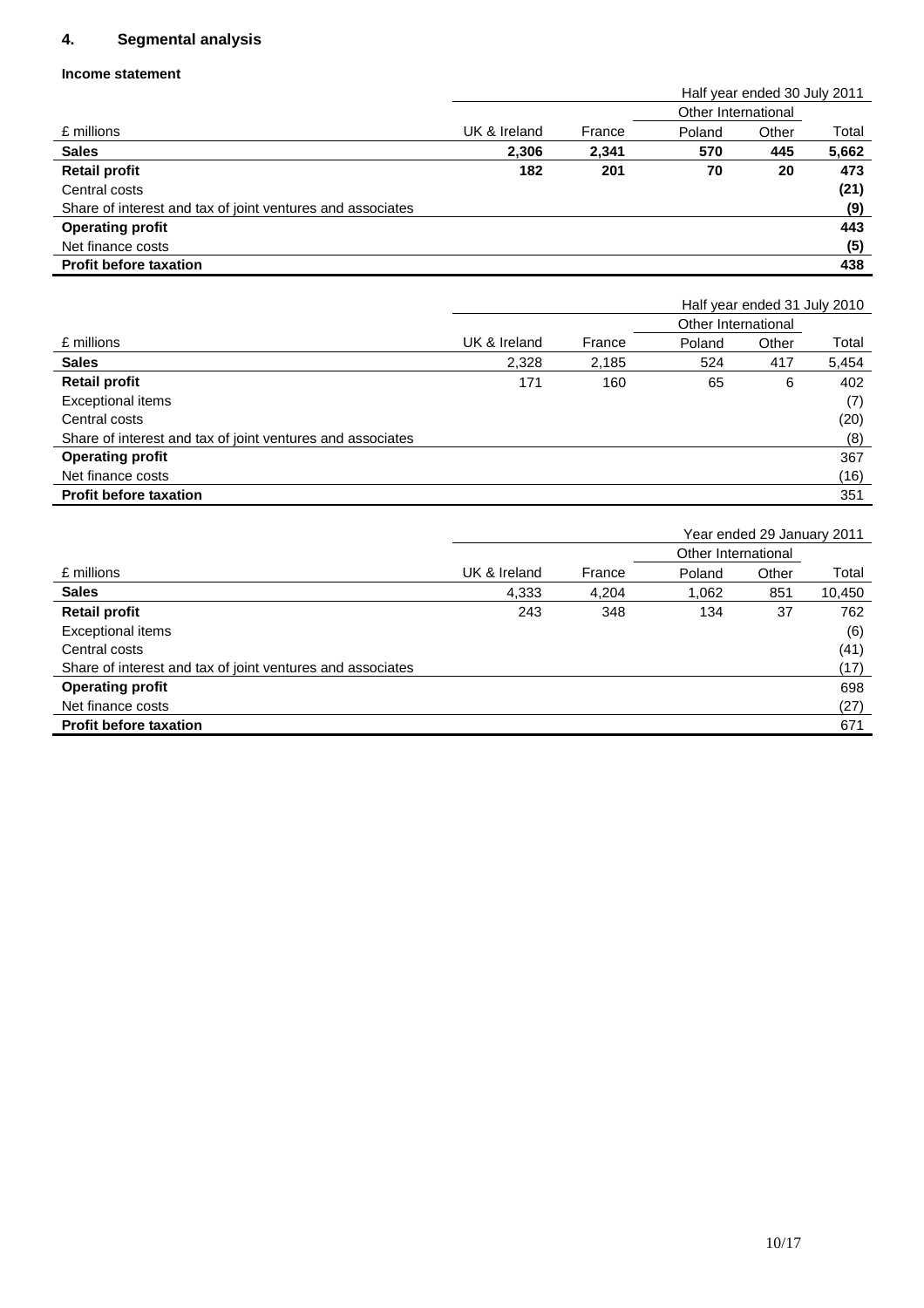#### **Balance sheet**

|                            |              |        | At 30 July 2011     |       |       |
|----------------------------|--------------|--------|---------------------|-------|-------|
|                            |              |        | Other International |       |       |
| £ millions                 | UK & Ireland | France | Poland              | Other | Total |
| <b>Segment assets</b>      | 1,472        | 1,255  | 472                 | 581   | 3,780 |
| <b>Central liabilities</b> |              |        |                     |       | (434) |
| Goodwill                   |              |        |                     |       | 2,398 |
| Net debt                   |              |        |                     |       | (186) |
| <b>Net assets</b>          |              |        |                     |       | 5,558 |
|                            |              |        |                     |       |       |

|                            |              |        |                     |       | At 31 July 2010 |
|----------------------------|--------------|--------|---------------------|-------|-----------------|
|                            |              |        | Other International |       |                 |
| £ millions                 | UK & Ireland | France | Poland              | Other | Total           |
| <b>Segment assets</b>      | 1,068        | 1,108  | 406                 | 516   | 3,098           |
| <b>Central liabilities</b> |              |        |                     |       | (401)           |
| Goodwill                   |              |        |                     |       | 2,394           |
| Net cash                   |              |        |                     |       | 19              |
| <b>Net assets</b>          |              |        |                     |       | 5.110           |

|                            |              |        |                     | At 29 January 2011 |       |
|----------------------------|--------------|--------|---------------------|--------------------|-------|
|                            |              |        | Other International |                    |       |
| £ millions                 | UK & Ireland | France | Poland              | Other              | Total |
| <b>Segment assets</b>      | 1,172        | 1,233  | 512                 | 560                | 3,477 |
| <b>Central liabilities</b> |              |        |                     |                    | (426) |
| Goodwill                   |              |        |                     |                    | 2,395 |
| Net cash                   |              |        |                     |                    | 14    |
| <b>Net assets</b>          |              |        |                     |                    | 5,460 |

The 'Other International' segment consists of Poland, China, Spain, Russia, the joint venture Koçtaş in Turkey and the associate Hornbach which has operations in Germany and other European countries. Poland has been shown separately due to its significance.

Central costs principally comprise the costs of the Group's head office. Central liabilities comprise unallocated head office and other central items including pensions, interest and tax.

The Group's sales, although not highly seasonal in nature, do increase over the Easter period and during the summer months leading to slightly higher sales usually being recognised in the first half of the year.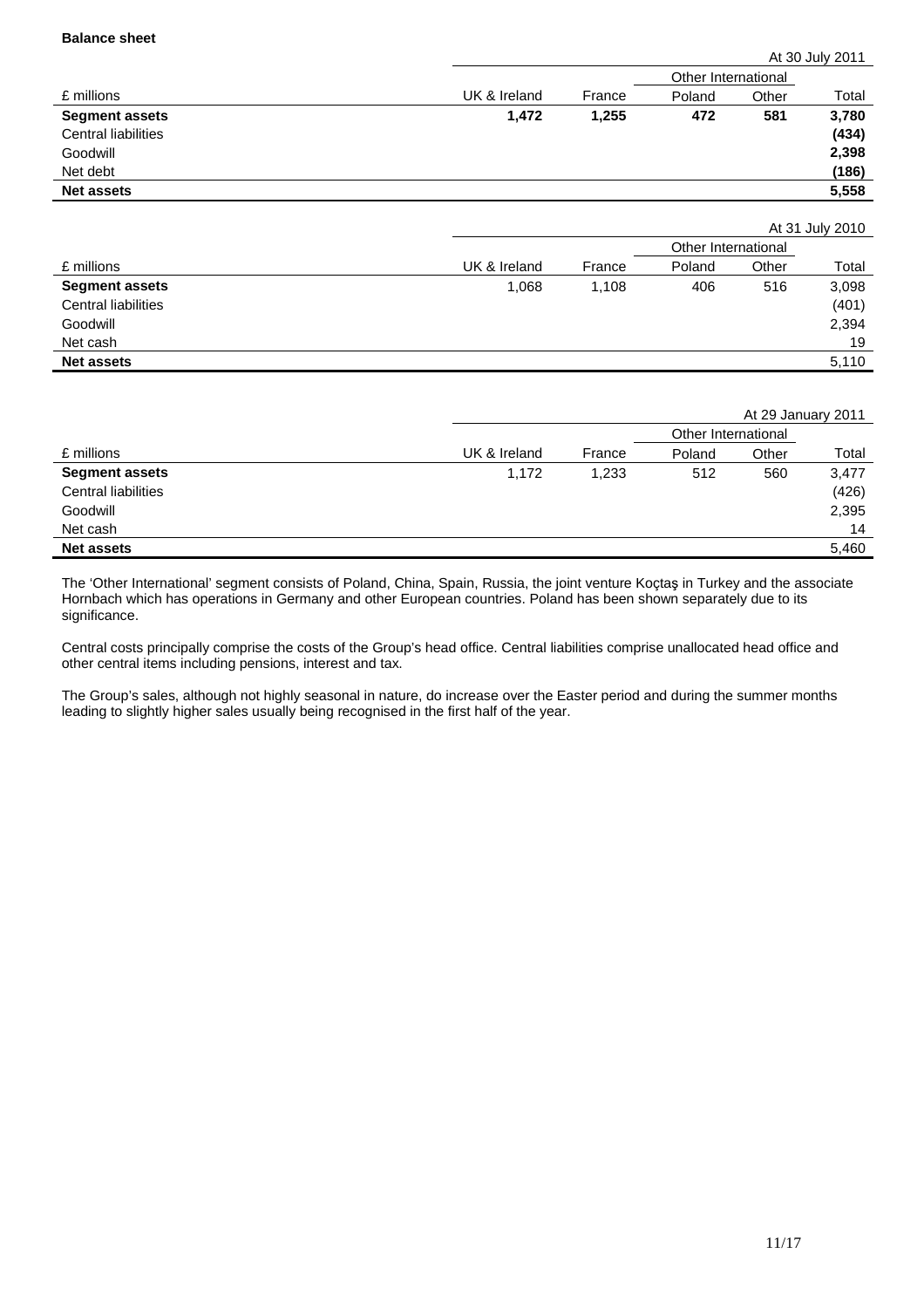## **5. Exceptional items**

|                                                   | Half year ended | Half year ended | Year ended      |
|---------------------------------------------------|-----------------|-----------------|-----------------|
| £ millions                                        | 30 July 2011    | 31 July 2010    | 29 January 2011 |
| Included within selling and distribution expenses |                 |                 |                 |
| UK stores acquisition integration                 | (2)             |                 |                 |
| UK restructuring                                  |                 | (9)             | (9)             |
|                                                   |                 | (9)             | (9)             |
| <b>Included within other income</b>               |                 |                 |                 |
| Profit on disposal of properties                  |                 |                 |                 |
|                                                   |                 |                 |                 |
| <b>Exceptional items before tax</b>               |                 | (7)             | (6)             |
| Tax on exceptional items                          |                 |                 |                 |
| <b>Exceptional items</b>                          |                 | (3)             | (3)             |

The Group acquired 29 Focus stores in the UK in May 2011 and has incurred £2m of costs during the period integrating these into the B&Q store network.

The UK restructuring credit of £2m reflects the release of an onerous property contract provision for an idle store previously included as part of the B&Q UK store closure and downsizing programme in 2005/06. This release followed the purchase of the store freehold in the period. The UK restructuring charge of £9m in the prior year reflected plans announced by the Group to consolidate its distribution network in the UK through the construction of a new regional distribution centre in the south of England and the closure of other sites. The provision covered primarily future costs of redundancies and dilapidations on the sites to be exited.

The profit on disposal of properties is £nil (2010/11: £2m) and for the year ended 29 January 2011 was £3m.

## **6. Net finance costs**

|                                                                 | Half year ended | Half year ended | Year ended      |
|-----------------------------------------------------------------|-----------------|-----------------|-----------------|
| £ millions                                                      | 30 July 2011    | 31 July 2010    | 29 January 2011 |
| Bank overdrafts and bank loans                                  | (5)             | (8)             | (18)            |
| Medium Term Notes and other fixed term debt                     | (5)             | (11)            | (21)            |
| Finance leases                                                  | (2)             | (3)             | (5)             |
| Financing fair value remeasurements                             | (1)             |                 |                 |
| Unwinding of discount on provisions                             |                 | (1)             | (3)             |
| Expected net interest charge on defined benefit pension schemes |                 | (4)             | (7)             |
| Capitalised interest                                            |                 |                 |                 |
| <b>Finance costs</b>                                            | (12)            | (22)            | (46)            |
|                                                                 |                 |                 |                 |
| Cash and cash equivalents and current other investments         | 6               | 6               | 19              |
| Expected net interest return on defined benefit pension schemes |                 |                 |                 |
| <b>Finance income</b>                                           |                 | 6               | 19              |
|                                                                 |                 |                 |                 |
| Net finance costs                                               | (5)             | (16)            | (27)            |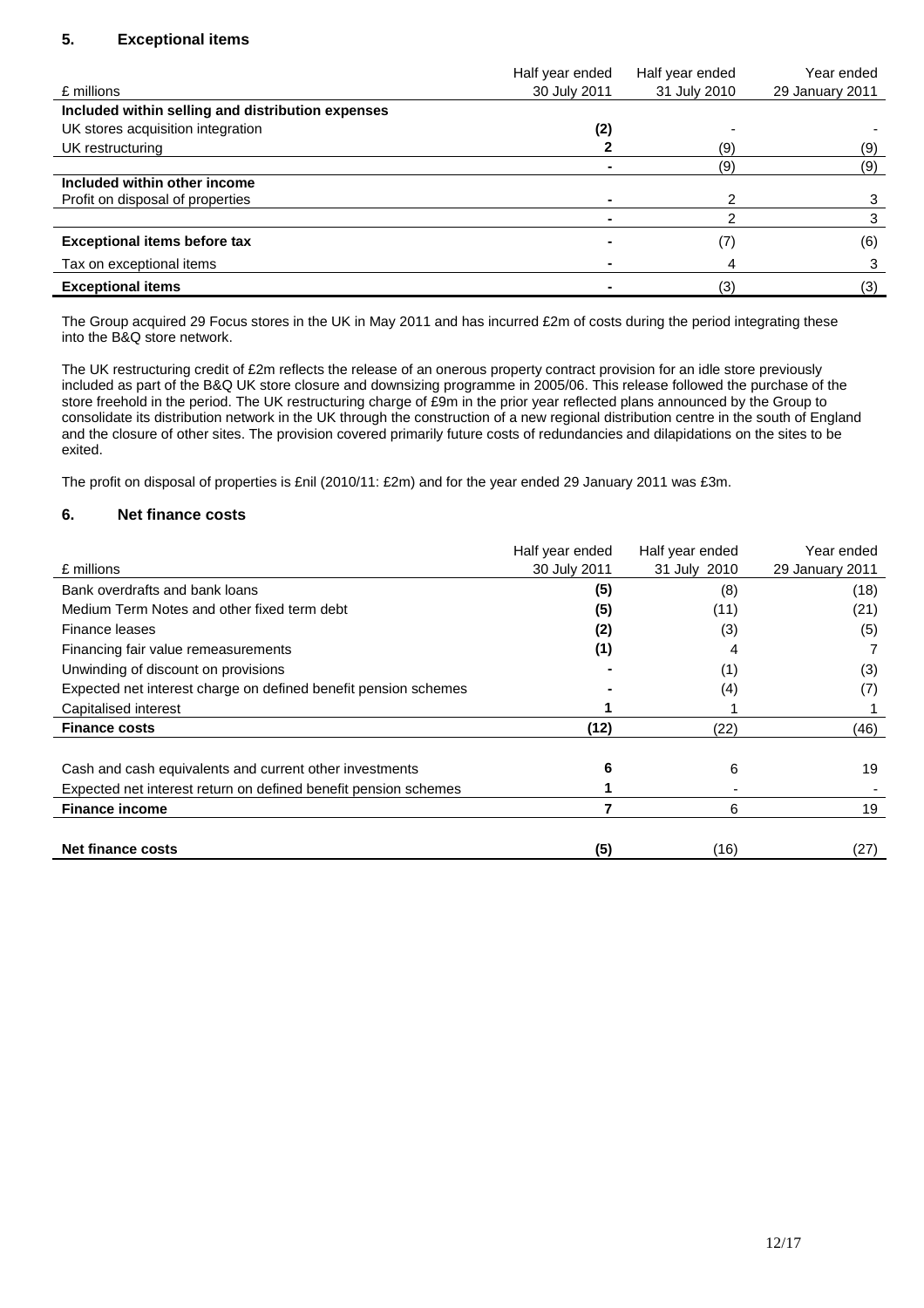|                                                | Half year ended | Half year ended | Year ended      |
|------------------------------------------------|-----------------|-----------------|-----------------|
| £ millions                                     | 30 July 2011    | 31 July 2010    | 29 January 2011 |
| UK corporation tax                             |                 |                 |                 |
| Current tax on profits for the period          | 55              | 51              | 73              |
| Adjustments in respect of prior years          | 2               |                 | (10)            |
|                                                | 57              | 51              | 63              |
| Overseas tax                                   |                 |                 |                 |
| Current tax on profits for the period          | 65              | 57              | 118             |
| Adjustments in respect of prior years          |                 |                 | (5)             |
|                                                | 65              | 57              | 113             |
| Deferred tax                                   |                 |                 |                 |
| Current period                                 | 4               | (3)             |                 |
| Adjustments in respect of prior years          | (3)             |                 | 5               |
| Adjustments in respect of changes in tax rates | (5)             | (2)             | (1)             |
|                                                | (4)             | (5)             | 4               |
|                                                |                 |                 |                 |
| Income tax expense                             | 118             | 103             | 180             |

The effective rate of tax on profit before exceptional items and excluding tax adjustments in respect of prior years and changes in tax rates is 28% (2010/11: 30%), representing the best estimate of the effective rate for the full financial year. The effective tax rate for the year ended 29 January 2011 was 29%. Tax on exceptional items for the current period is £nil (2010/11: credit of £4m, all of which related to current year items). Tax on exceptional items for the year ended 29 January 2011 was a credit of £3m, all of which related to current year items.

The revised half year comparatives in the table above reflect a reassessment of balances expected to be settled on behalf of UK and overseas operating companies.

Kingfisher paid €138m tax to the French tax authorities in the year ended 31 January 2004 as a consequence of the Kesa Electricals demerger and recorded this as an exceptional tax charge. Kingfisher appealed against the tax liability and the tribunal found in favour of Kingfisher in June 2009. As a result a full refund, along with repayment supplement, was received in September 2009. The French tax authorities have appealed against this decision. The appeal hearing took place in May 2011 and the Court of Appeal found in Kingfisher's favour. The French tax authorities may appeal this decision to the final level of court and therefore no income has yet been recognised relating to this receipt.

## **8. Earnings per share**

|                                            | Half year ended | Half year ended | Year ended      |
|--------------------------------------------|-----------------|-----------------|-----------------|
| Pence                                      | 30 July 2011    | 31 July 2010    | 29 January 2011 |
| Basic earnings per share                   | 13.7            | 10.6            | 21.0            |
| Effect of dilutive share options           | (0.2)           | (0.1)           | (0.3)           |
| Diluted earnings per share                 | 13.5            | 10.5            | 20.7            |
|                                            |                 |                 |                 |
| <b>Basic earnings per share</b>            | 13.7            | 10.6            | 21.0            |
| Exceptional items                          |                 | 0.3             | 0.3             |
| Tax on exceptional and prior year items    | (0.3)           | (0.2)           | (0.6)           |
| Financing fair value remeasurements        | 0.1             | (0.1)           | (0.3)           |
| Tax on financing fair value remeasurements |                 |                 | 0.1             |
| Adjusted basic earnings per share          | 13.5            | 10.6            | 20.5            |
|                                            |                 |                 |                 |
| Diluted earnings per share                 | 13.5            | 10.5            | 20.7            |
| Exceptional items                          |                 | 0.3             | 0.3             |
| Tax on exceptional and prior year items    | (0.3)           | (0.2)           | (0.6)           |
| Financing fair value remeasurements        |                 | (0.1)           | (0.3)           |
| Tax on financing fair value remeasurements |                 |                 | 0.1             |
| Adjusted diluted earnings per share        | 13.2            | 10.5            | 20.2            |

The calculation of basic and diluted earnings per share is based on the profit for the period attributable to equity shareholders of the Company. Earnings for the period are £321m (2010/11: £250m) and for the year ended 29 January 2011 were £494m. Adjusted earnings for the period are £316m (2010/11: £248m) and for the year ended 29 January 2011 were £481m. A reconciliation of statutory earnings to adjusted earnings is set out in the Financial Review.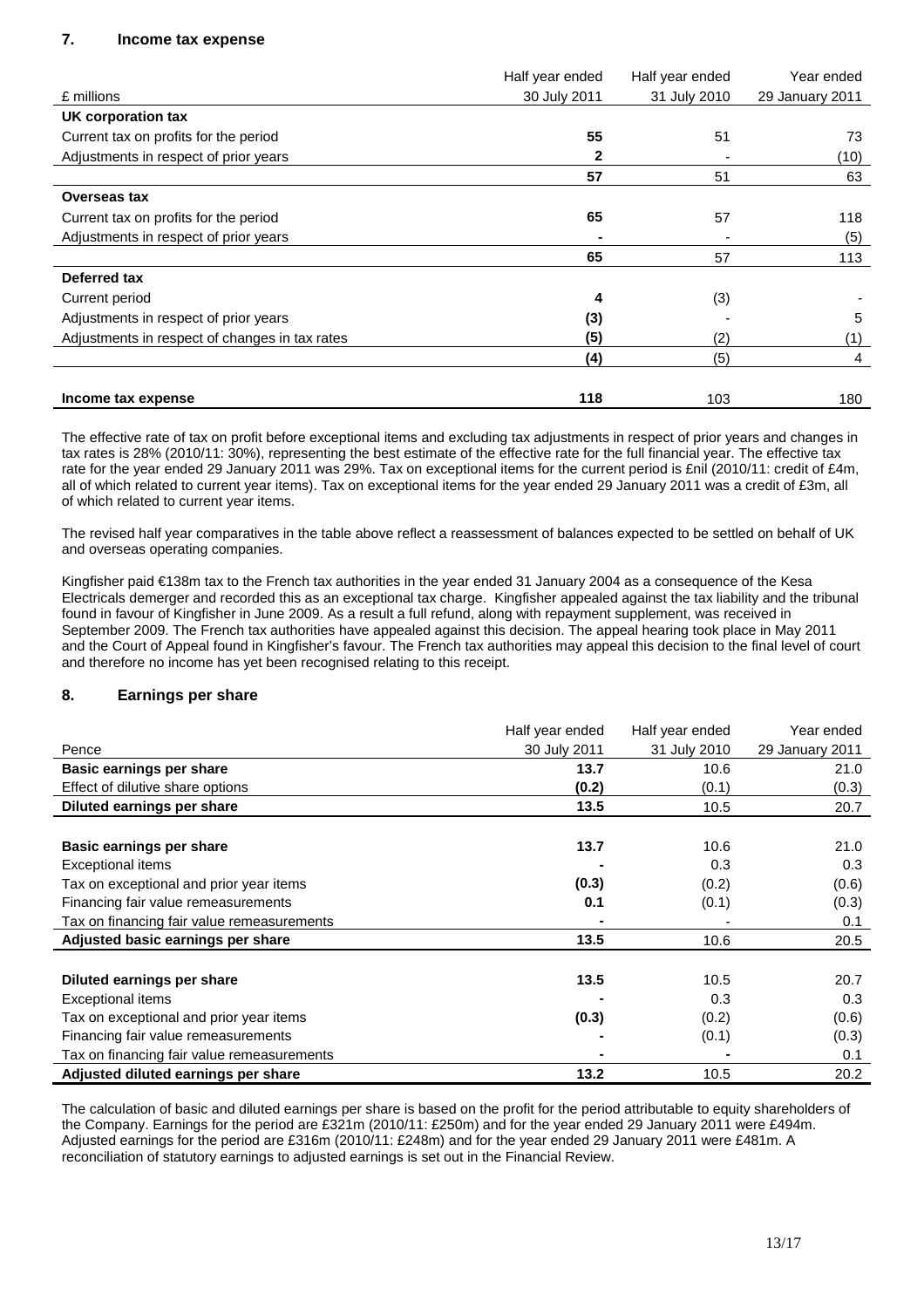The weighted average number of shares in issue during the period, excluding those held in the Employee Share Ownership Plan Trust (ESOP), is 2,339m (2010/11: 2,348m). The diluted weighted average number of shares in issue during the period is 2,385m (2010/11: 2,375m). For the year ended 29 January 2011, the weighted average number of shares in issue was 2,349m and the diluted weighted average number of shares in issue was 2,387m.

### **9. Dividends**

|                                                        | Half year ended | Half year ended          | Year ended      |
|--------------------------------------------------------|-----------------|--------------------------|-----------------|
| £ millions                                             | 30 July 2011    | 31 July 2010             | 29 January 2011 |
| Dividends to equity shareholders of the Company        |                 |                          |                 |
| Final dividend for the year ended 30 January 2010 of   |                 |                          |                 |
| 3.575p per share                                       |                 | 84                       | 84              |
| Interim dividend for the year ended 29 January 2011 of |                 |                          |                 |
| 1.925p per share                                       |                 | -                        | 45              |
| Final dividend for the year ended 29 January 2011 of   |                 |                          |                 |
| 5.145p per share                                       | 121             | $\overline{\phantom{0}}$ |                 |
|                                                        | 121             | 84                       | 129             |

The proposed interim dividend for the period ended 30 July 2011 is 2.47p per share.

### **10. Capital expenditure**

Additions to the cost of property, plant and equipment, investment property and intangible assets are £238m (2010/11: £130m) and for the year ended 29 January 2011 were £361m. Disposals in net book value of property, plant and equipment, investment property and intangible assets are £1m (2010/11: £73m) and for the year ended 29 January 2011 were £91m.

Capital commitments contracted but not provided for at the end of the period are £84m (2010/11: £55m) and at 29 January 2011 were £83m.

### **11. Post employment benefits**

|                                          | Half year ended | Half year ended | Year ended      |
|------------------------------------------|-----------------|-----------------|-----------------|
| £ millions                               | 30 July 2011    | 31 July 2010    | 29 January 2011 |
| Deficit in scheme at beginning of period | (58)            | (198)           | (198)           |
| Current service cost                     | (14)            | (14)            | (27)            |
| Interest on defined benefit obligations  | (46)            | (46)            | (92)            |
| Expected return on pension scheme assets | 47              | 42              | 85              |
| Actuarial (losses)/gains                 | (19)            | 67              | 128             |
| Contributions paid by employer           | 23              | 23              | 46              |
| Exchange differences                     | (1)             |                 |                 |
| Deficit in scheme at end of period       | (68)            | (125)           | (58)            |

The assumptions used in calculating the costs and obligations of the Group's defined benefit pension schemes are set by the Directors after consultation with independent professionally qualified actuaries. The assumptions are based on the conditions at the time and changes in these assumptions can lead to significant movements in the estimated obligations, as illustrated in the sensitivity analysis provided in note 27 of the annual financial statements for the year ended 29 January 2011.

A key assumption in valuing the pension obligation is the discount rate. Accounting standards require this to be set based on market yields on high quality bonds at the balance sheet date. The UK scheme discount rate is based on the yield on the iBoxx over 15 year AA-rated Sterling corporate bond index adjusted for the difference in term between iBoxx and scheme liabilities.

The discount rate and price inflation actuarial valuation assumptions for the UK scheme, being the Group's principal defined benefit scheme, are set out below:

|                 | At           | At           | At              |
|-----------------|--------------|--------------|-----------------|
| Annual % rate   | 30 July 2011 | 31 July 2010 | 29 January 2011 |
| Discount rate   | 5.3          | 5.4          | 5.6             |
| Price inflation | 3.5          | າເ<br>J.Z    | ບ.ບ             |

Two UK property assets with a market value of £119m were transferred in June 2011 into a property partnership (Kingfisher Scottish Limited Partnership) and leased back to B&Q plc. An investment of £106m was subsequently made by the scheme into the partnership, following a Group contribution of the same amount into the scheme. This follows a similar transaction in January 2011, in which property assets with a value of £83m were transferred into the partnership, followed by a Group contribution (into the scheme) and scheme investment (into the partnership) of £78m. Under IAS 19, 'Employee benefits', the investment held by the scheme in the partnership does not represent a plan asset and accordingly the pension deficit position above does not reflect the amounts invested under this arrangement.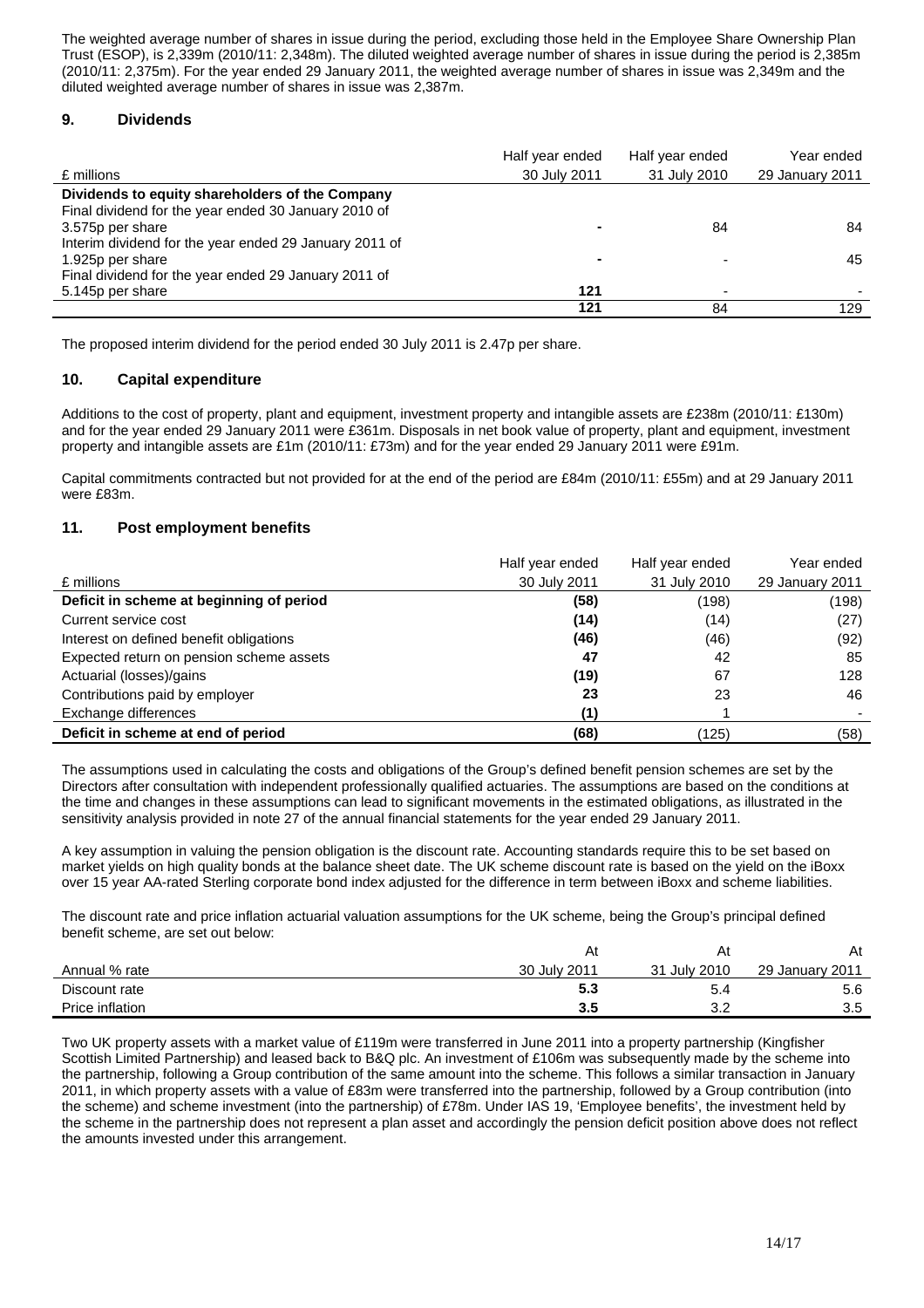## **12. Other reserves**

|                                           | Cash flow     | Translation |       |         |
|-------------------------------------------|---------------|-------------|-------|---------|
| £ millions                                | hedge reserve | reserve     | Other | Total   |
| At 30 January 2011                        | (5)           | 385         | 159   | 539     |
| Currency translation differences          |               |             |       |         |
| Group                                     |               | 16          |       | 16      |
| Joint ventures and associates             |               | 3           |       | 3       |
| Cash flow hedges                          |               |             |       |         |
| Fair value losses                         | (13)          |             |       | (13)    |
| Losses transferred to inventories         | 12            |             |       | $12 \,$ |
| Tax on other comprehensive income         |               | (1)         |       | (1)     |
| Other comprehensive income for the period | (1)           | 18          |       | 17      |
| At 30 July 2011                           | (6)           | 403         | 159   | 556     |
|                                           |               |             |       |         |
| At 31 January 2010                        | 1             | 356         | 159   | 516     |
| Currency translation differences          |               |             |       |         |
| Group                                     |               | (71)        |       | (71)    |
| Joint ventures and associates             |               | (2)         |       | (2)     |
| Cash flow hedges                          |               |             |       |         |
| Fair value gains                          | 11            |             |       | 11      |
| Gains transferred to inventories          | (11)          |             |       | (11)    |
| Tax on other comprehensive income         |               | 5           |       | 5       |
| Other comprehensive income for the period |               | (68)        |       | (68)    |
| At 31 July 2010                           |               | 288         | 159   | 448     |
|                                           |               |             |       |         |
| At 31 January 2010                        | 1             | 356         | 159   | 516     |
| Currency translation differences          |               |             |       |         |
| Group                                     |               | 31          |       | 31      |
| Cash flow hedges                          |               |             |       |         |
| Fair value gains                          | 5             |             |       | 5       |
| Gains transferred to inventories          | (14)          |             |       | (14)    |
| Tax on other comprehensive income         | 3             | (2)         |       |         |
| Other comprehensive income for the year   | (6)           | 29          |       | 23      |
| At 29 January 2011                        | (5)           | 385         | 159   | 539     |

## **13. Cash generated by operations**

|                                                               | Half year ended | Half year ended | Year ended      |
|---------------------------------------------------------------|-----------------|-----------------|-----------------|
| £ millions                                                    | 30 July 2011    | 31 July 2010    | 29 January 2011 |
| <b>Operating profit</b>                                       | 443             | 367             | 698             |
| Share of post-tax results of joint ventures and associates    | (13)            | (11)            | (31)            |
| Depreciation and amortisation                                 | 115             | 118             | 238             |
| Impairment losses                                             |                 |                 | 14              |
| Loss on disposal of property, plant and equipment, investment |                 |                 |                 |
| property and intangible assets                                |                 |                 | 4               |
| Share-based compensation charge                               | 17              | 12              | 21              |
| Increase in inventories                                       | (155)           | (227)           | (238)           |
| Increase in trade and other receivables                       | (63)            | (17)            | (10)            |
| Increase in trade and other payables                          | 50              | 269             | 107             |
| Movement in provisions                                        | (11)            | (10)            | (21)            |
| Movement in post employment benefits                          | (9)             | (9)             | (19)            |
| Cash generated by operations                                  | 375             | 492             | 763             |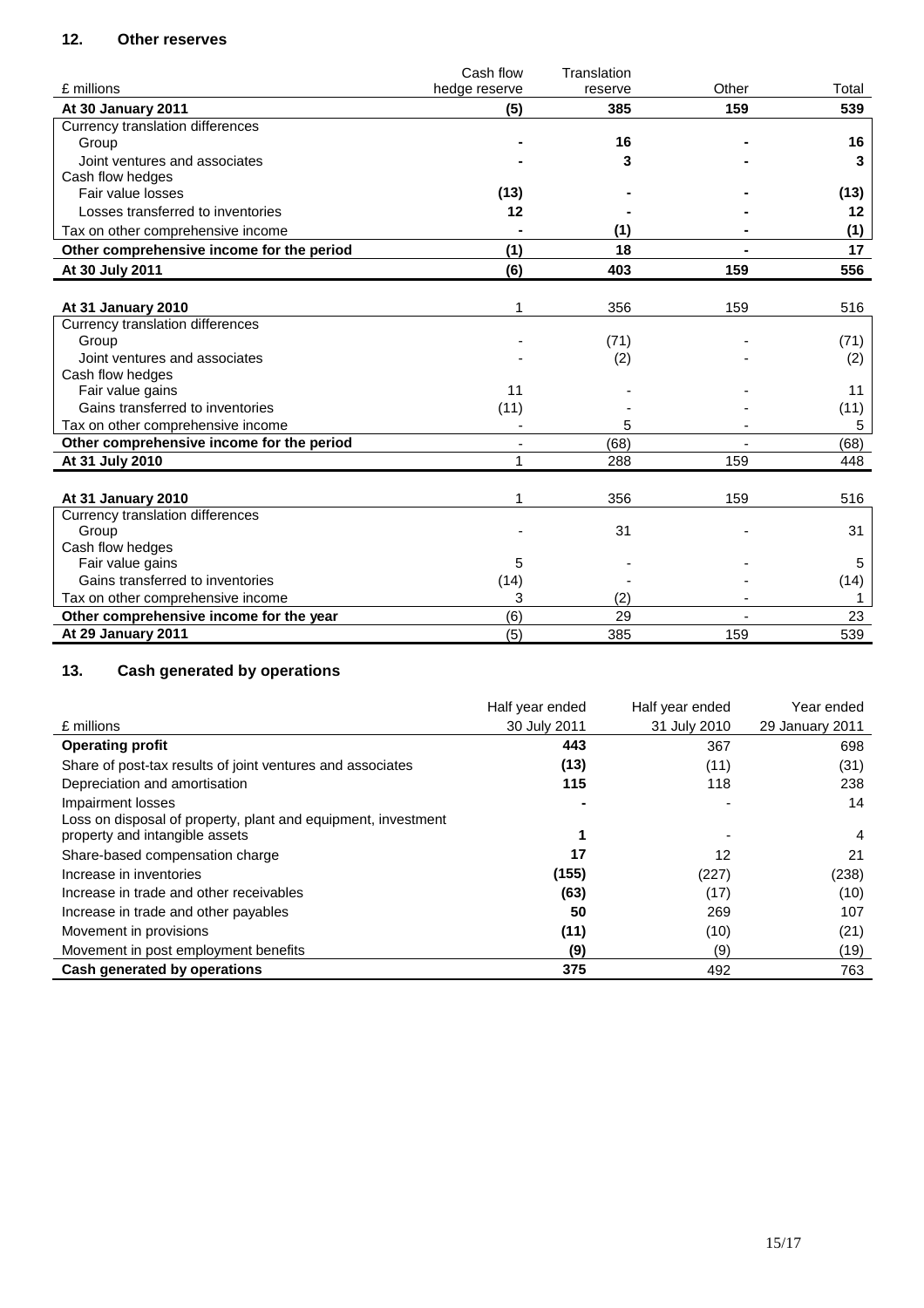## **14. Net debt**

|                                               | At           | At           | At              |
|-----------------------------------------------|--------------|--------------|-----------------|
| £ millions                                    | 30 July 2011 | 31 July 2010 | 29 January 2011 |
| Cash and cash equivalents                     | 594          | 1,380        | 731             |
| <b>Bank overdrafts</b>                        | (160)        | (182)        | (95)            |
| Cash and cash equivalents and bank overdrafts | 434          | 1.198        | 636             |
| Bank loans                                    | (96)         | (122)        | (104)           |
| Medium Term Notes and other fixed term debt   | (493)        | (1,079)      | (504)           |
| Financing derivatives                         | 36           | 85           | 56              |
| Finance leases                                | (67)         | (63)         | (70)            |
| Net (debt)/cash                               | (186)        | 19           | 14              |

|                                                          | Half year ended | Half year ended | Year ended      |
|----------------------------------------------------------|-----------------|-----------------|-----------------|
| £ millions                                               | 30 July 2011    | 31 July 2010    | 29 January 2011 |
| Net cash/(debt) at beginning of period                   | 14              | (250)           | (250)           |
| Net (decrease)/increase in cash and cash equivalents and |                 |                 |                 |
| bank overdrafts                                          | (224)           | 132             | (490)           |
| Repayment of bank loans                                  | 8               | 37              | 57              |
| Repayment of Medium Term Notes and other fixed term debt | 10              | 124             | 696             |
| Payment/(receipt) on financing derivatives               |                 | (2)             | (6)             |
| Capital element of finance lease rental payments         | 6               |                 | 12              |
| Cash flow movement in net debt                           | (197)           | 298             | 269             |
| Exchange differences and other non-cash movements        | (3)             | (29)            | (5)             |
| Net (debt)/cash at end of period                         | (186)           | 19              | 14              |

During the prior year the Group repaid £679m nominal value of gross debt by repaying maturing debt, and by repurchasing significant proportions of 2014 Euro Medium Term Notes and US Private Placement debt.

## **15. Contingent assets and liabilities**

Kingfisher plc has an obligation to provide a bank guarantee for £50m (2010/11: £50m) to the liquidators of Kingfisher International France Limited in the event that Kingfisher plc's credit rating falls below 'BBB'. The obligation arises from an indemnity provided in June 2003 as a result of the demerger of Kesa Electricals. At 29 January 2011 the amount was £50m.

A guarantee of £58m (€66m) (2010/11: £55m) denominated in Euros has been provided to the Italian tax authorities in respect of a tax credit. This has been covered by a guarantee for the term of the contingent liability. At 29 January 2011 the amount was £57m.

The Group has arranged for certain bank guarantees to be provided to third parties in the ordinary course of business, which if realised are not expected to result in a material liability to the Group.

The Group is subject to claims and litigation arising in the ordinary course of business and provision is made where liabilities are considered likely to arise on the basis of current information and legal advice.

## **16. Related party transactions**

The Group's significant related parties are its joint ventures, associates and pension schemes as disclosed in note 35 of the annual financial statements for the year ended 29 January 2011. There have been no significant changes in related parties or related party transactions in the period.